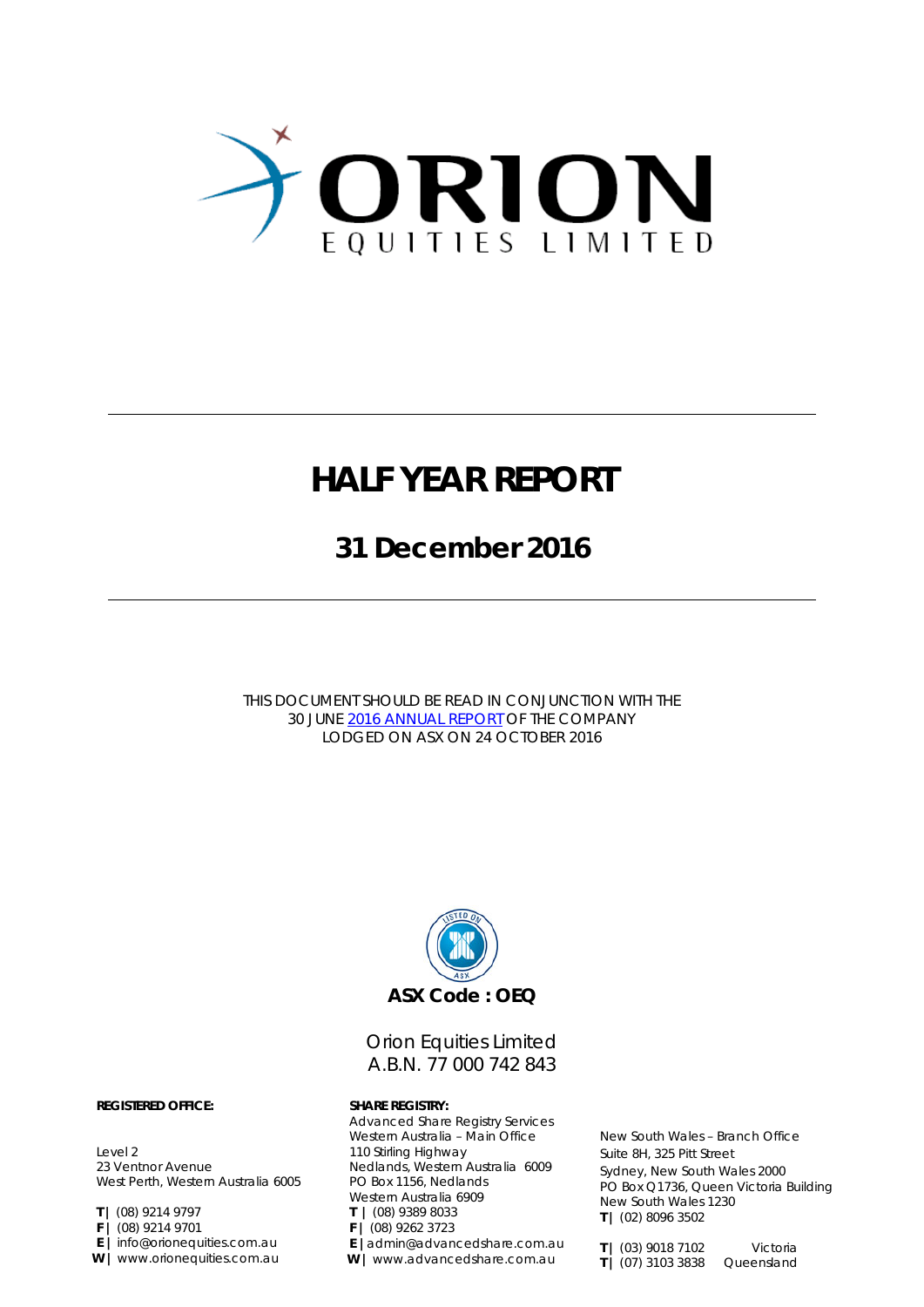| ASX Appendix 4D Half Year Report                                              | $\mathfrak{p}$ | <b>BOARD</b>                                     |                                                                                  |  |
|-------------------------------------------------------------------------------|----------------|--------------------------------------------------|----------------------------------------------------------------------------------|--|
| Directors' Report                                                             | 4              | Farooq Khan<br>Victor Ho<br>Yaqoob Khan          | <b>Executive Chairman</b><br><b>Executive Director</b><br>Non-Executive Director |  |
| Auditor's Independence Declaration                                            | 11             |                                                  |                                                                                  |  |
| Consolidated Statement of<br>Profit or Loss and other<br>Comprehensive Income | 12             | <b>COMPANY SECRETARY</b><br>Victor Ho            |                                                                                  |  |
| Consolidated Statement of<br><b>Financial Position</b>                        | 13             | Level 2<br>23 Ventnor Avenue                     | PRINCIPAL AND REGISTERED OFFICE                                                  |  |
| Consolidated Statement of<br>Changes in Equity                                | 14             | Telephone:<br>Facsimile:                         | West Perth, Western Australia 6005<br>(08) 9214 9797<br>(08) 9214 9701           |  |
| Consolidated Statement of Cash Flows                                          | 15             | Email:<br>Website:                               | info@orionequities.com.au<br>www.orionequities.com.au                            |  |
| Notes to the Consolidated<br><b>Financial Statements</b>                      | 16             | <b>AUDITORS</b>                                  |                                                                                  |  |
| Directors' Declaration                                                        | 23             | Rothsay Auditing<br><b>Chartered Accountants</b> |                                                                                  |  |
| Auditor's Independent Review Report                                           | 24             | Level 1, Lincoln House<br>4 Ventnor Avenue       |                                                                                  |  |
| Securities Information                                                        | 25             |                                                  | West Perth, Western Australia 6005<br>$T_{\Omega}$ $(00)$ $0.104$ $700$          |  |

- [Market Announcements](http://www.orionequities.com.au/reports/2)
- $\bullet$  [Financial Reports](http://www.orionequities.com.au/reports/6)
- [Corporate Governance](http://www.orionequities.com.au/corporate-governance)
- [NTA Backing History](http://www.orionequities.com.au/reports/10)<br>• Forms
- 
- Email subscription

### **CONTENTS CORPORATE DIRECTORY**

| <b>ASX Appendix 4D Half Year Report</b>                                                                                                                                                                 | $\overline{2}$ | <b>BOARD</b><br>Farooq Khan<br><b>Executive Chairman</b>                                                                                                                                                                                                                                         |
|---------------------------------------------------------------------------------------------------------------------------------------------------------------------------------------------------------|----------------|--------------------------------------------------------------------------------------------------------------------------------------------------------------------------------------------------------------------------------------------------------------------------------------------------|
| Directors' Report                                                                                                                                                                                       | 4              | Victor Ho<br><b>Executive Director</b><br>Yaqoob Khan<br>Non-Executive Director                                                                                                                                                                                                                  |
| Auditor's Independence Declaration                                                                                                                                                                      | 11             |                                                                                                                                                                                                                                                                                                  |
| Consolidated Statement of<br>Profit or Loss and other<br>Comprehensive Income                                                                                                                           | 12             | <b>COMPANY SECRETARY</b><br>Victor Ho                                                                                                                                                                                                                                                            |
| Consolidated Statement of<br><b>Financial Position</b>                                                                                                                                                  | 13             | PRINCIPAL AND REGISTERED OFFICE<br>Level 2<br>23 Ventnor Avenue                                                                                                                                                                                                                                  |
| Consolidated Statement of<br>Changes in Equity                                                                                                                                                          | 14             | West Perth, Western Australia 6005<br>(08) 9214 9797<br>Telephone:<br>Facsimile:<br>(08) 9214 9701                                                                                                                                                                                               |
| Consolidated Statement of Cash Flows                                                                                                                                                                    | 15             | Email:<br>info@orionequities.com.au<br>Website:<br>www.orionequities.com.au                                                                                                                                                                                                                      |
| <b>Notes to the Consolidated</b><br><b>Financial Statements</b>                                                                                                                                         | 16             |                                                                                                                                                                                                                                                                                                  |
| Directors' Declaration                                                                                                                                                                                  | 23             | <b>AUDITORS</b><br>Rothsay Auditing<br><b>Chartered Accountants</b>                                                                                                                                                                                                                              |
| Auditor's Independent Review Report                                                                                                                                                                     | 24             | Level 1, Lincoln House<br>4 Ventnor Avenue                                                                                                                                                                                                                                                       |
| ecurities Information                                                                                                                                                                                   | 25             | West Perth, Western Australia 6005<br>Telephone:<br>(08) 9486 7094<br>Website:<br>www.rothsayresources.com.au<br><b>STOCK EXCHANGE</b><br>Australian Securities Exchange<br>Perth, Western Australia<br><b>ASX CODE</b><br><b>OEQ</b>                                                            |
|                                                                                                                                                                                                         |                | <b>SHARE REGISTRY</b><br><b>Advanced Share Registry Services</b><br>Main Office<br>110 Stirling Highway<br>Nedlands, Western Australia 6009<br>Telephone:<br>(08) 9389 8033<br>Facsimile:<br>(08) 9262 3723<br>Email:<br>admin@advancedshare.com.au<br>Investor Web:<br>www.advancedshare.com.au |
| lisit www.orionequities.com.au for:<br><b>Market Announcements</b><br>$\bullet$<br><b>Financial Reports</b><br>$\bullet$<br><b>Corporate Governance</b><br>$\bullet$<br><b>NTA Backing History</b><br>٠ |                | <b>Sydney Office:</b><br>Suite 8H, 325 Pitt Street<br>Sydney, New South Wales 2000<br>Telephone:<br>(02) 8096 3502                                                                                                                                                                               |
| <b>Forms</b><br>٠<br><b>Email subscription</b>                                                                                                                                                          |                | Victoria:<br>Telephone:<br>$(03)$ 9018 7102<br>Telephone:<br>Queensland:<br>(07) 3103 3838                                                                                                                                                                                                       |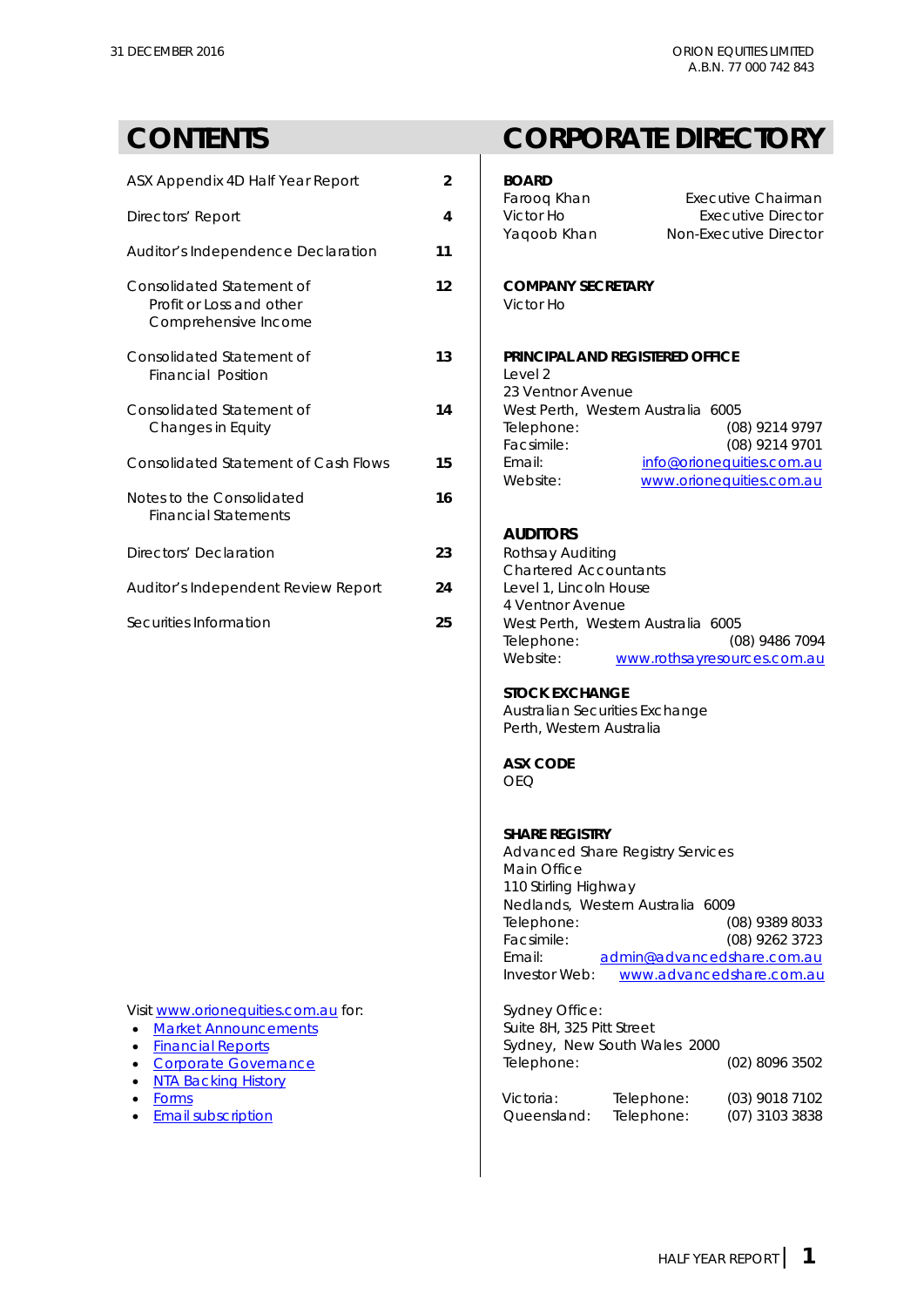# **APPENDIX 4D HALF YEAR REPORT**

This Half Year Report is provided to the Australian Securities Exchange (**ASX**) under ASX Listing Rule 4.2A.3.

| <b>Current Reporting Period:</b> | 1 July 2016 to 31 December 2016       |
|----------------------------------|---------------------------------------|
| Previous Corresponding Period:   | 1 July 2015 to 31 December 2015       |
| <b>Balance Date:</b>             | 31 December 2016                      |
| Company:                         | Orion Equities Limited (OEQ)          |
| Consolidated Entity:             | Orion and controlled entities (Orion) |

### **OVERVIEW OF RESULTS FOR ANNOUNCEMENT TO THE MARKET**

|                                                      | Dec 2016   | Dec 2015        |          | Up/              |
|------------------------------------------------------|------------|-----------------|----------|------------------|
| <b>Consolidated Entity</b>                           | \$         | \$              | % Change | Down             |
| <b>Total revenues</b>                                | 282,302    | 133,012         | 112%     | Up               |
| Share of Associate entity's profit/(loss)            | (745, 257) | 689,047         | 208%     | Down             |
| Expenses:                                            |            |                 |          |                  |
| Personnel expenses                                   | (184, 399) | (242, 202)      | 24%      | Down             |
| Corporate expenses                                   | (22, 112)  | (22, 173)       | $< 1\%$  | Down             |
| Other expenses                                       | (62, 501)  | (107, 933)      | 42%      | Down             |
| Profit/(Loss) before tax                             | (731, 967) | 449,751         | 263%     | Down             |
| Income tax expense                                   |            |                 | N/A      | N/A              |
| Profit/(Loss) attributable to members of the Company | (731,967)  | 449,751         | 263%     | Down             |
| Basic and diluted earnings/(loss) per share (cents)  | (4.68)     | 2.87            | 263%     | Earnings<br>Down |
|                                                      | Dec 2016   | <b>Jun 2016</b> |          | Up/              |
| <b>Consolidated Entity</b>                           | \$         | \$              | % Change | Down             |
| Pre-tax NTA backing per share                        | 0.433      | 0.479           | 10%      | Down             |
| Post-tax NTA backing per share                       | 0.433      | 0.479           | 10%      | Down             |

### **BRIEF EXPLANATION OF RESULTS**

The share of Associate entity's loss of \$0.745 million relates to Orion's investment in Bentley Capital [Limited](http://www.bel.com.au/sites/default/files/20150731%20BEL%20ASX%20Despatch%20of%20Bidders%20Statement%20to%20Holders%20of%20SRK.pdf) (ASX: BEL) - Orion notes that the 31 December 2016 carrying value of its 20,513,783 shareholding in BEL was 12.7 cents per share (worth \$2.604 million), which compares with BEL's closing bid price of 14 cents (\$2.872 million) (as at 28 February 2017) and BEL's last published net tangible asset backing of [18.2](http://www.asx.com.au/asxpdf/20170214/pdf/43g045vp5wnnf0.pdf) cents (\$3.734 million) (as at 31 January 2017).

Expenses were down 28% from the previous financial half year (excluding share of Associate entity's loss).

Please refer to the Directors' Report and Financial Report for further information on a review of Orion's operations and the financial position and performance of Orion for the financial half year ended 31 December 2016.

### **DIVIDENDS**

The Directors have not declared a dividend in respect of the financial half year ended 31 December 2016.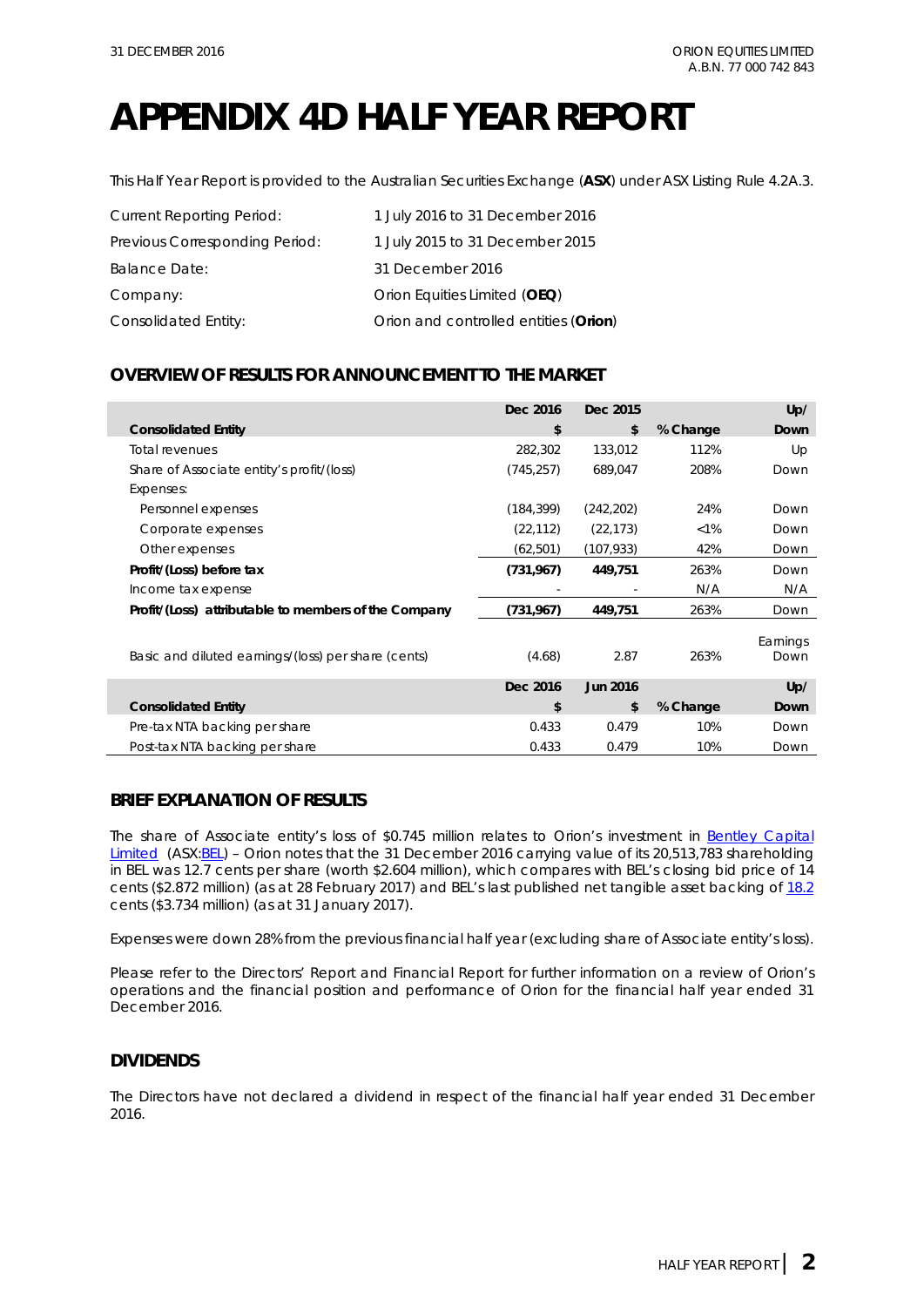# **APPENDIX 4D HALF YEAR REPORT**

### **ASSOCIATE ENTITY**

The Company has accounted for the following share investment at the Balance Date as an investment in an Associate entity (on an equity accounting basis):

(1) 27.07% interest (20,513,783 shares) in [Bentley Capital Limited](http://www.bel.com.au/) (ASX[:BEL\)](http://www.asx.com.au/asx/share-price-research/company/BEL) (30 June 2016: 27.20%; 20,513,783 shares).

### **CONTROLLED ENTITIES**

The Company did not gain or lose control over entities during the Current Reporting Period.

For and on behalf of the Directors,

Date: 28 February 2017

Victor Ho Executive Director and Company Secretary

Telephone: (08) 9214 9797<br>Email: cosec@orione [cosec@orionequities.com.au](mailto:vho@orionequities.com.au)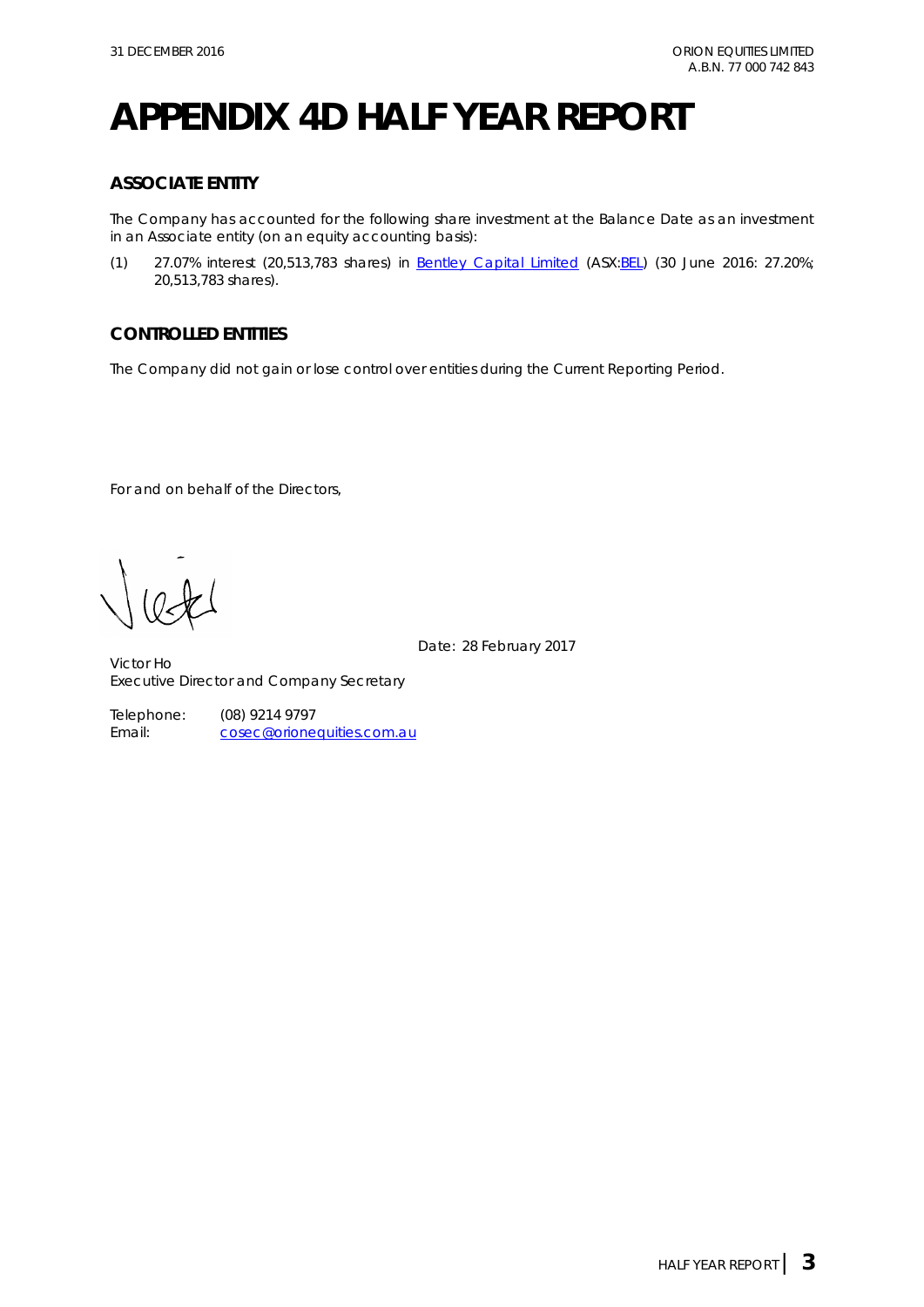The Directors present their report on Orion Equities Limited ABN 77 000 742 843 (**OEQ** or the **Company**) and its controlled entities (**Orion** or the **Consolidated Entity**) for the financial year ended 31 December 2016 (**Balance Date**).

Orion Equities Limited is a public company limited by shares that was incorporated in New South Wales and has been listed on the Australian Securities Exchange (**ASX**) since November 1970 (ASX Code: [OEQ\)](http://www.asx.com.au/asx/share-price-research/company/OEQ).

### **NET TANGIBLE ASSET BACKING (NTA)**

|                                              | Dec 2016   | Jun 2016   |
|----------------------------------------------|------------|------------|
| <b>Consolidated Entity</b>                   | S          |            |
| Net tangible assets (before tax)             | 6.770.495  | 7.502.464  |
| Pre-Tax NTA Backing per share                | 0.433      | 0.479      |
| Less deferred tax assets and tax liabilities |            |            |
| Net tangible assets (after tax)              | 6.770.495  | 7,502,464  |
| Pre-Tax NTA Backing per share                | 0.433      | 0.479      |
| Based on total issued share capital          | 15.649.228 | 15,649,228 |

### **FINANCIAL POSITION**

|                                                        | Dec 2016     | Jun 2016       |
|--------------------------------------------------------|--------------|----------------|
| <b>Consolidated Entity</b>                             | \$           | \$             |
| Cash and cash equivalents                              | 78,108       | 78,788         |
| Financial assets at fair value through profit and loss | 828,858      | 722,445        |
| Investments in listed Associate entity                 | 2,604,767    | 3,452,593      |
| Property held for development or resale                | 1,350,000    | 1,350,000      |
| Receivables                                            | 17,761       | 20,391         |
| Other assets                                           | 2,005,621    | 2,018,780      |
| Deferred tax asset                                     | 116,782      | 116,782        |
| <b>Total Assets</b>                                    | 7,001,897    | 7,759,779      |
| Other payables and liabilities                         | (114, 620)   | (140, 535)     |
| Deferred tax liability                                 | (116, 782)   | (116, 782)     |
| <b>Net Assets</b>                                      | 6,770,495    | 7,502,462      |
| Issued capital                                         | 18,808,028   | 18,808,028     |
| Reserves                                               | 550,601      | 450,344        |
| <b>Accumulated losses</b>                              | (12,588,134) | (11, 755, 910) |
| <b>Total Equity</b>                                    | 6,770,495    | 7,502,462      |
|                                                        |              |                |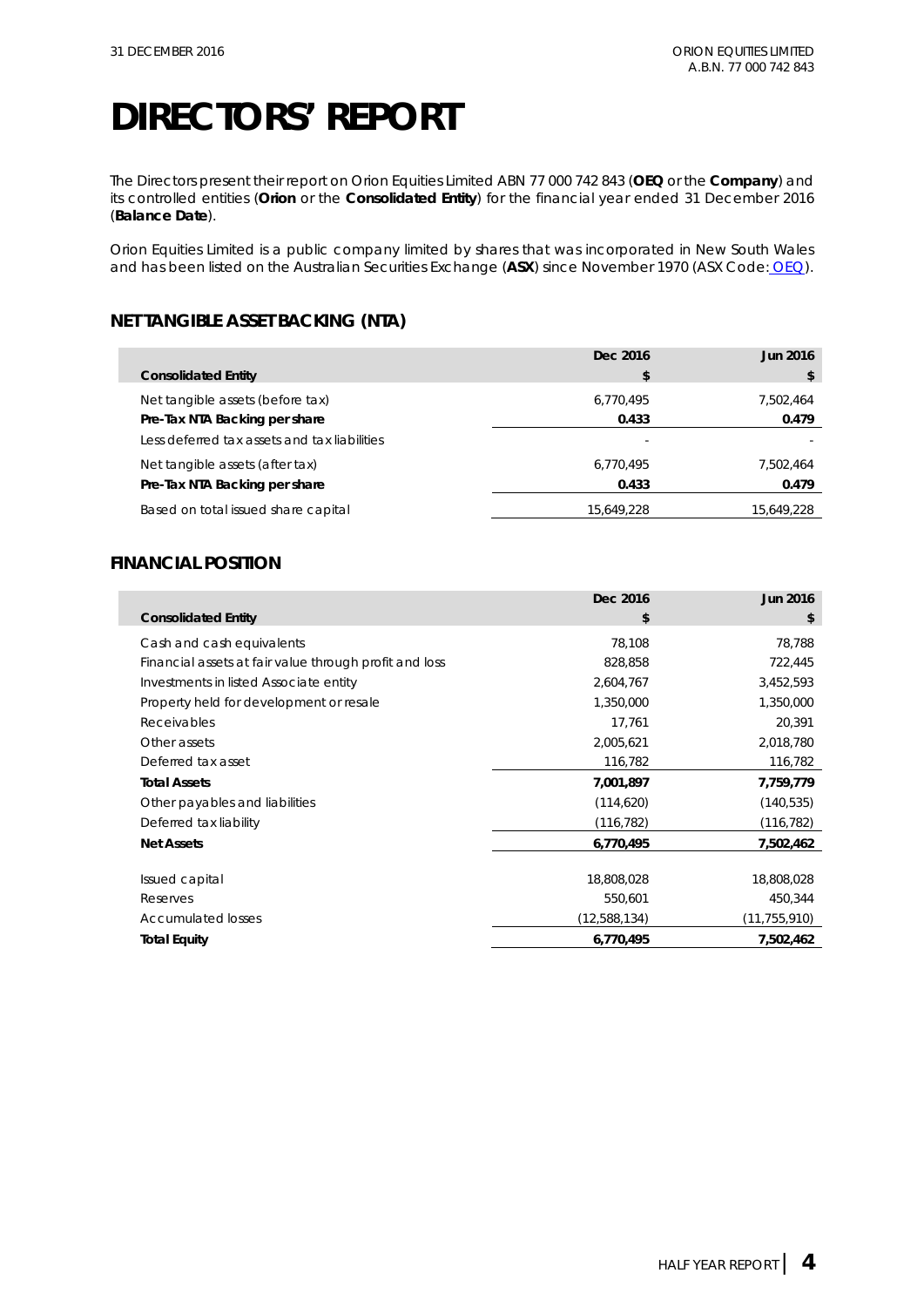### **OPERATING RESULTS**

| <b>Consolidated Entity</b>                           | Dec 2016<br>\$ | Dec 2015<br>\$ |
|------------------------------------------------------|----------------|----------------|
| Total revenues                                       | 282,302        | 133,012        |
| Share of Associate entity's profit/(loss)            | (745, 257)     | 689.047        |
| Expenses:                                            |                |                |
| Personnel expenses                                   | (184, 399)     | (242,202)      |
| Corporate expenses                                   | (22, 112)      | (22, 173)      |
| Other expenses                                       | (62, 501)      | (107,933)      |
| Profit/(Loss) before tax                             | (731, 967)     | 449,751        |
| Income tax expense                                   |                |                |
| Profit/(Loss) attributable to members of the Company | (731,967)      | 449.751        |

### **EARNINGS PER SHARE**

| <b>Consolidated Entity</b>                                                                                                                               | Dec 2016   | Dec 2015   |
|----------------------------------------------------------------------------------------------------------------------------------------------------------|------------|------------|
| Basic and diluted earnings/(loss) per share (cents)                                                                                                      | (4.68)     | 2.87       |
| Weighted average number of ordinary shares<br>outstanding during the half year used in the calculation<br>of basic and diluted earnings/(loss) per share | 15,649,228 | 15,694,799 |

### **DIVIDENDS**

-

The Directors have not declared a dividend in respect of the financial half year ended 31 December 2016.

### **CAPITAL MANAGEMENT**

#### **(a) Securities in The Company**

At the Balance Date, the Company had 15,649,228 shares on issue (30 June 2016: 15,649,228). All such shares are listed on ASX. The Company does not have other securities on issue.

#### **(b) 'Small Holding' (Unmarketable Parcel) Share Sale Facility**

On 6 September 20[1](#page-5-0)6, the Company initiated a 'Small Holding Share Sale Facility<sup>1</sup> in respect of small parcel shareholdings (unmarketable parcels) valued at \$500 or less.

On 29 December 2016, the aggregated small parcel shareholdings totalling 147,153 shares were sold by the Company on behalf of the 92 affected shareholders on-market at a price of \$0.16 per share under this facility. The proceeds of sale were distributed to these shareholders on 31 December 2016.

The Company refers to its ASX market announcement entitled ["Small Holding Share Sale Facility"](http://www.asx.com.au/asxpdf/20160906/pdf/439z684rqmch60.pdf) dated 6 September 2016 for further details in relation to this capital management initiative.

<span id="page-5-0"></span><sup>1</sup> Refer Orion's ASX announcement: **Small Holding Share Sale Facility dated 6 September 2016**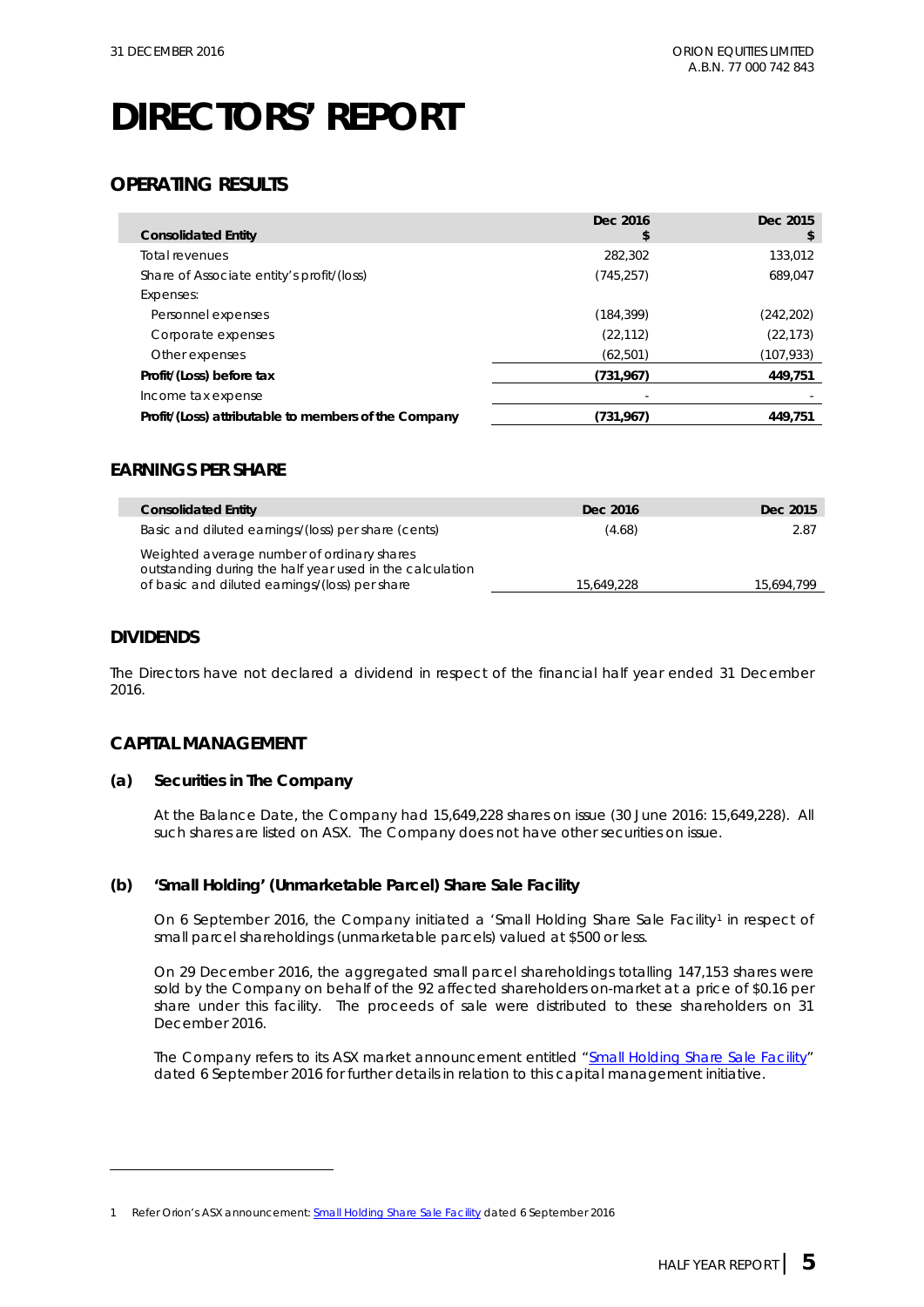### **REVIEW OF OPERATIONS**

### **(a) Portfolio Details as at 31 December 2016**

### **Asset Weighting**

|                                                                        | % of Net Assets          |          |          |
|------------------------------------------------------------------------|--------------------------|----------|----------|
| <b>Consolidated Entity</b>                                             | Dec 2016                 | Jun 2016 | Dec 2015 |
| Australian equities                                                    | 50%                      | 55%      | 58%      |
| Agribusiness <sup>2</sup>                                              | 30%                      | 27%      | 24%      |
| Property held for development and resale                               | 20%                      | 18%      | 16%      |
| Net tax liabilities (current year and deferred tax assets/liabilities) | $\overline{\phantom{a}}$ |          |          |
| Net cash/other assets and provisions                                   | $\overline{\phantom{a}}$ |          | 2%       |
| <b>TOTAL</b>                                                           | 100%                     | 100%     | 100%     |

### **Major Holdings in Securities Portfolio**

| Security                                            | Fair<br>Value<br>\$'million | $%$ of<br><b>Net</b><br><b>Assets</b> | <b>ASX</b><br>Code | <b>Industry Sector</b><br>Exposures |
|-----------------------------------------------------|-----------------------------|---------------------------------------|--------------------|-------------------------------------|
|                                                     |                             |                                       |                    |                                     |
| <b>Bentley Capital Limited</b>                      | 2.67                        | 39.84%                                | <b>BEL</b>         | Diversified Financials              |
| Strike Resources Limited                            | 0.65                        | 9.71%                                 | <b>SRK</b>         | <b>Materials</b>                    |
| CBG Australian Equities Fund (Wholesale) (CBG Fund) | 0.17                        | 2.58%                                 | N/A                | Diversified                         |
| Other ASX listed securities                         | 0.01                        | 0.10%                                 | Various            | Various                             |
| <b>TOTAL</b>                                        | 3.50                        | 52.23%                                |                    |                                     |

### **(b) [Bentley Capital](http://www.bel.com.au/) Limited (ASX: [BEL\)](http://www.asx.com.au/asx/share-price-research/company/BEL)**

-

Bentley Capital Limited (**Bentley**) is a listed investment company with a current exposure to Australian equities.

Orion holds 27.07% (20,513,783 shares) of Bentley's issued ordinary share capital with Queste Communications Ltd (the controlling company of Orion) holding 1.72% (1,300,000 shares) of Bentley's issued ordinary share capital (30 June 2016: Orion held 20,513,783 shares (27.20%) and Queste held 1,300,000 shares (1.72%)).

Bentley's asset weighting as at 31 December 2016 was 85.6% Australian equities (30 June 2016: 89%), 2.0% intangible assets (30 June 2016: 3.7%) and 12.4% net cash/other assets (30 June 2016: 7.2%).

Bentley had net assets of \$14.50 million as at 31 December 2016 (30 June 2016: \$16.29 million) and incurred an after-tax net loss of \$1.826 million for the financial year (31 December 2015: after-tax net profit of \$2.512 million).

Bentley paid a 0.50 cent fully franked dividend that was distributed in September 2016 at a total cost of \$0.377 million (31 December 2015: 0.50 cent fully franked dividend totalling \$0.374 million).

Orion received a \$0.103 million dividend from Bentley during the financial half year (6 months to 30 June 2016: \$0.103 million).

Subsequent to 31 December 2016, Bentley announced its intention to pay a fully-franked dividend of 0.50 cent per share. Orion's entitlement to such dividend is expected to be \$0.103 million.

<span id="page-6-0"></span><sup>2</sup> Agribusiness net assets include olive grove land, olive trees, buildings and plant and equipment.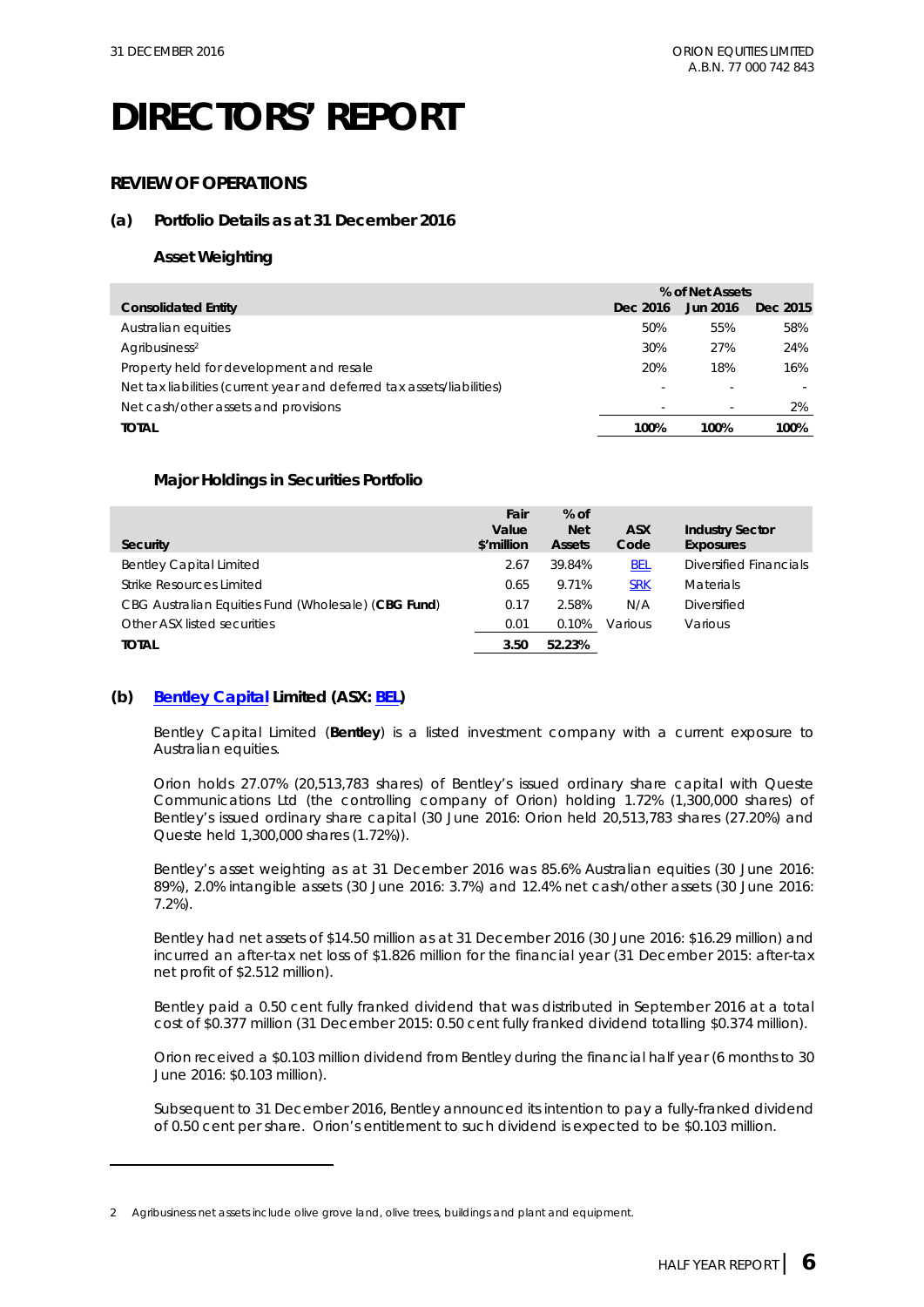| Rate per share | <b>Nature</b>      | <b>Orion's Entitlement</b> | <b>Payment Date</b> |
|----------------|--------------------|----------------------------|---------------------|
| $0.50$ cent    | Dividend           | \$102,569                  | 31 March 2017       |
| $0.50$ cent    | Dividend           | \$102,569                  | 29 September 2016   |
| $0.50$ cent    | Dividend           | \$102,569                  | 18 March 2016       |
| $0.50$ cent    | Dividend           | \$102,569                  | 25 September 2015   |
| $0.55$ cent    | Dividend           | \$112,826                  | 20 March 2015       |
| $0.95$ cent    | Dividend           | \$194,881                  | 26 September 2014   |
| One cent       | Dividend           | \$205,138                  | 21 March 2014       |
| One cent       | Return of capital  | \$205,138                  | 12 December 2013    |
| One cent       | Return of capital  | \$205,138                  | 18 April 2013       |
| One cent       | Return of capital  | \$205,138                  | 30 November 2012    |
| One cent       | Return of capital  | \$205,138                  | 19 April 2012       |
| 5.0 cents      | Return of capital  | \$1,025,689                | 14 October 2011     |
| 2.4 cents      | Dividend (Special) | \$492,331                  | 26 September 2011   |
| One cent       | Dividend           | \$205,138                  | 26 September 2011   |
| One cent       | Dividend           | \$205,138                  | 17 March 2011       |
| One cent       | Dividend           | \$205,138                  | 30 September 2010   |
| One cent       | Dividend           | \$205,138                  | 15 March 2010       |

Bentley has a long distribution track record, as illustrated below:

Note: Bentley has paid a distribution to shareholders every year (save on 4 occasions in its 31 year history) since its admission to ASX in 1986. Refer to Bentley's website for full [distribution history](http://bel.com.au/investors)

Shareholders are advised to refer to the 31 December 2016 Half Year Report[, 30 June 2016](http://bel.com.au/sites/default/files/20161019%20BEL%20Annual%20Report%20-%202016%20%28Web%29.pdf) Annual [Report](http://bel.com.au/sites/default/files/20161019%20BEL%20Annual%20Report%20-%202016%20%28Web%29.pdf) and monthly NTA disclosures lodged by Bentley for further information about the status and affairs of the company.

Information concerning Bentley may be viewed from its website[: www.bel.com.au](http://www.bel.com.au/) 

Bentley's market announcements may also be viewed from the ASX website [\(www.asx.com.au\)](http://www.asx.com.au/) under ASX code ["BEL"](http://www.asx.com.au/asx/share-price-research/company/BEL).

#### **(c) [Strike Resources Limited](http://strikeresources.com.au/) (ASX: [SRK\)](http://www.asx.com.au/asx/share-price-research/company/SRK)**

Strike Resources Limited (**Strike**) owns the high grade [Apurimac Magnetite Iron Ore Project](http://strikeresources.com.au/projects/apurimac-iron-ore-project/) and [Cusco Magnetite Iron Ore Project](http://strikeresources.com.au/projects/cusco-iron-ore/) in Peru and is currently developing a portfolio of [lithium](http://clients3.weblink.com.au/pdf/SRK/01768543.pdf) and [graphite](http://clients3.weblink.com.au/pdf/SRK/01800085.pdf) exploration projects in Australia and Chile - for further information, refer to Strike's 31 December 2016 Half Year Report and [2016 Annual Report](http://www.asx.com.au/asxpdf/20161019/pdf/43c3xc6rjp28mp.pdf)<sup>[3](#page-7-0)</sup> Strike retains cash reserves of  $\sim$ \$6.33 million (as at 31 December 2016).

On 14 December 2016, Strike announced that it had entered into a [conditional sale agreement](http://www.asx.com.au/asxpdf/20161214/pdf/43dqbrk8n76sy9.pdf) with a subsidiary of Chinese industrial and financial group **Zhongrong Xinda Group** Co. Ltd. (Zhongrong Xinda) to sell it[s Apurimac](http://strikeresources.com.au/projects/apurimac-iron-ore-project/) an[d Cusco](http://strikeresources.com.au/projects/cusco-iron-ore/) Iron Ore Projects in Peru for US\$10 million (~A\$13.8 million).

Orion holds 10,000,000 Strike shares (6.88%) (30 June 2016: 10,000,000 shares (6.88%)) while Bentley holds 52,553,493 Strike shares (36.16%). Therefore Orion has a deemed relevant interest in 62,553,493 Strike shares (43.041%[4](#page-7-1)).

Information concerning Strike may be viewed from its website: [www.strikeresources.com.au.](http://www.strikeresources.com.au/)

Strike's market announcements may also be viewed from the ASX website [\(www.asx.com.au\)](http://www.asx.com.au/) under ASX: ["SRK"](http://www.asx.com.au/asx/share-price-research/company/SRK).

-

<span id="page-7-0"></span><sup>3</sup> Refer Strike'[s 2016 Annual Report](http://www.asx.com.au/asxpdf/20161019/pdf/43c3xc6rjp28mp.pdf) released on ASX on 19 October 2016

<span id="page-7-1"></span><sup>4</sup> Refer Orion'[s Change in Substantial Holding Notice](http://www.asx.com.au/asxpdf/20150904/pdf/43133s77t1vl9p.pdf) dated 4 September 2016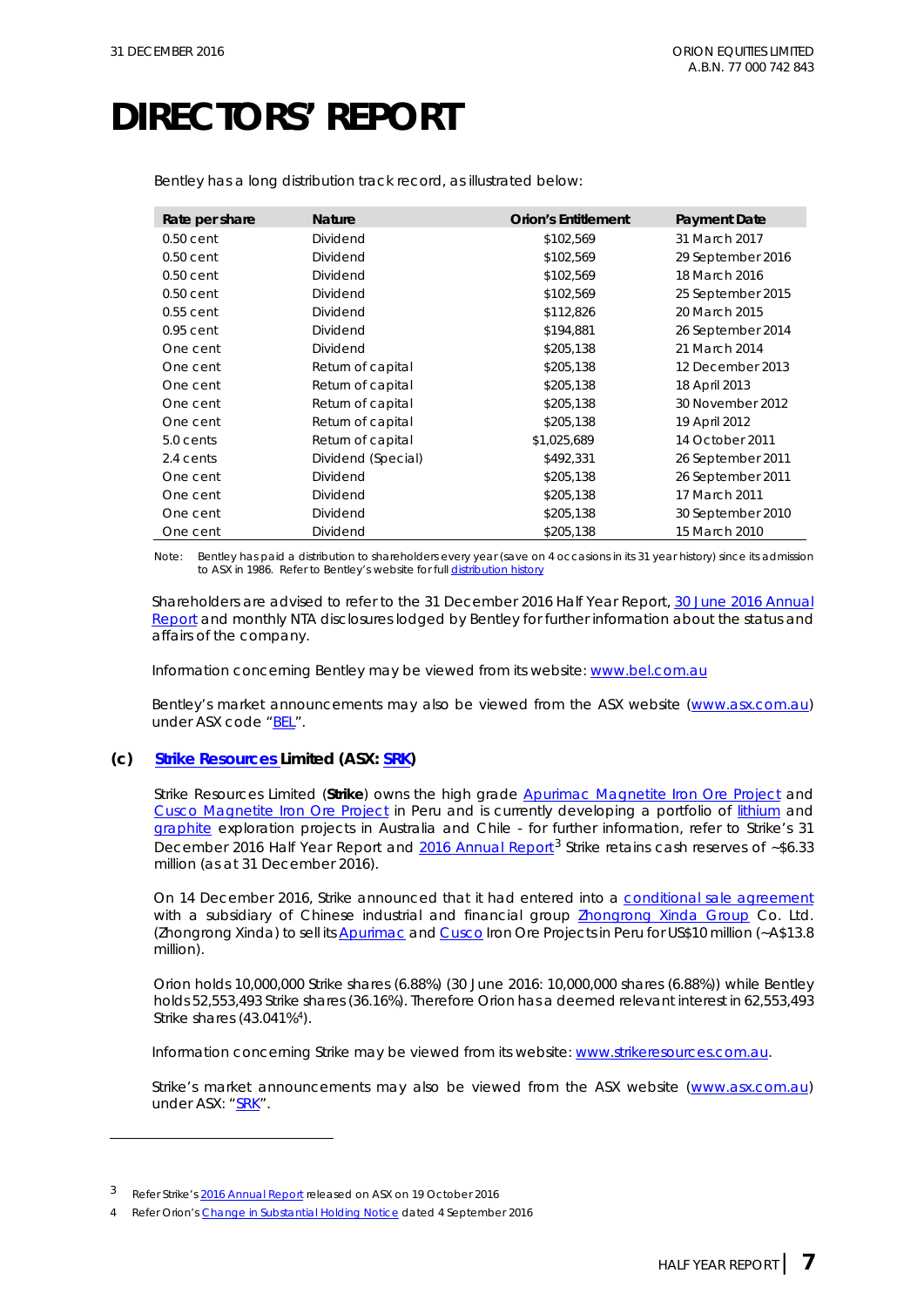#### **(d) Other Assets**

Orion also owns:

- a 143 hectare commercial olive grove operation (currently on care and maintenance) with approximately 64,500, 18 year old olive tree plantings located in Gingin, Western Australian; and
- a property held for redevelopment or sale but currently rented out located in Mandurah, Western Australia.

### **BOARD OF DIRECTORS**

-

Information concerning Directors in office during or since the half year is as follows:

| Faroog Khan                                                      | <b>Executive Chairman</b>                                                                                                                                                                                                                                                                                                                                                                                                                                                                                                             |
|------------------------------------------------------------------|---------------------------------------------------------------------------------------------------------------------------------------------------------------------------------------------------------------------------------------------------------------------------------------------------------------------------------------------------------------------------------------------------------------------------------------------------------------------------------------------------------------------------------------|
| Appointed                                                        | 23 October 2006                                                                                                                                                                                                                                                                                                                                                                                                                                                                                                                       |
| <i><u><b>Oualifications</b></u></i>                              | BJuris, LLB (Western Australia)                                                                                                                                                                                                                                                                                                                                                                                                                                                                                                       |
| Experience                                                       | Mr Khan is a qualified lawyer having previously practised principally in the field of<br>corporate law. Mr Khan has extensive experience in the securities industry, capital<br>markets and the executive management of ASX-listed companies. In particular,<br>Mr Khan has quided the establishment and growth of a number of public listed<br>companies in the investment, mining and financial services sectors. He has<br>considerable experience in the fields of capital raisings, mergers and acquisitions<br>and investments. |
| Relevant interest in shares                                      | 2,000 shares - directly <sup>5</sup>                                                                                                                                                                                                                                                                                                                                                                                                                                                                                                  |
| <b>Special Responsibilities</b>                                  | Chairman of the Board and the Investment Committee                                                                                                                                                                                                                                                                                                                                                                                                                                                                                    |
| Other current directorships<br>in listed entities                | (1)<br>Executive Chairman and Managing Director of Queste Communications<br>Ltd $(ASK:\overline{QUE})$ (since 10 March 1998)                                                                                                                                                                                                                                                                                                                                                                                                          |
|                                                                  | (2)<br>Executive Chairman of Bentley Capital Limited (ASX: BEL) (director since 2<br>December 2003)                                                                                                                                                                                                                                                                                                                                                                                                                                   |
|                                                                  | (3)<br>Chairman (appointed 18 December 2015) of Strike Resources Limited<br>(ASX:SRK) (Director since 1 October 2015)                                                                                                                                                                                                                                                                                                                                                                                                                 |
| Former directorships in other<br>listed entities in past 3 years | <b>None</b>                                                                                                                                                                                                                                                                                                                                                                                                                                                                                                                           |

<span id="page-8-0"></span><sup>5</sup> Refer to Orion's ASX announcement dated [20 November 2014: Change in Directors Interest Notice](http://orionequities.com.au/sites/default/files/20141120%20OEQ%20Appendix%203Y%20-%20Change%20of%20Directors%20Interest%20Notice%20-%20F%20Khan.pdf)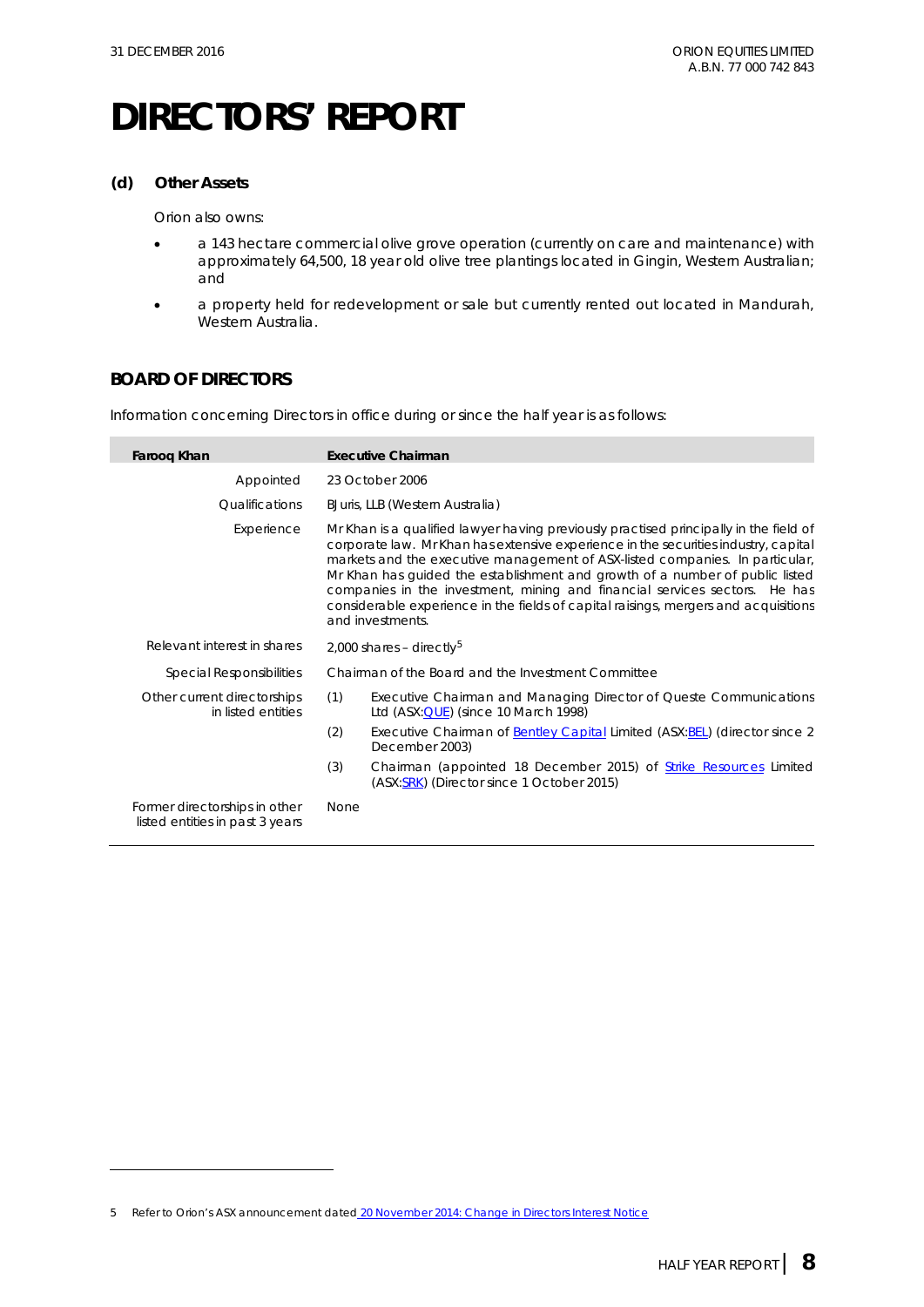| Victor P. H. Ho                                              | <b>Executive Director and Company Secretary</b>                                                                                                                                                                                                                                                                                                                                                                                                                                                                                                                                                                                                                                                                                                                             |  |  |
|--------------------------------------------------------------|-----------------------------------------------------------------------------------------------------------------------------------------------------------------------------------------------------------------------------------------------------------------------------------------------------------------------------------------------------------------------------------------------------------------------------------------------------------------------------------------------------------------------------------------------------------------------------------------------------------------------------------------------------------------------------------------------------------------------------------------------------------------------------|--|--|
| Appointed                                                    | Executive Director since 4 July 2003; Company Secretary since 2 August 2000                                                                                                                                                                                                                                                                                                                                                                                                                                                                                                                                                                                                                                                                                                 |  |  |
| <i><u><b>Oualifications</b></u></i>                          | BCom, LLB (Western Australia), CTA                                                                                                                                                                                                                                                                                                                                                                                                                                                                                                                                                                                                                                                                                                                                          |  |  |
| Experience                                                   | Mr Ho has been in Executive roles with a number of ASX listed companies across<br>the investments, resources and technology sectors over the past 17+ years. Mr Ho<br>is a Chartered Tax Adviser (CTA) and previously had 9 years' experience in the<br>taxation profession with the Australian Tax Office (ATO) and in a specialist tax law<br>firm. Mr Ho has been actively involved in the structuring and execution of a<br>number of corporate, M&A and International joint venture (in South America,<br>Indonesia and the Middle East) transactions, capital raisings and capital<br>management initiatives and has extensive experience in public company<br>administration, corporations' law and stock exchange compliance and<br>investor/shareholder relations. |  |  |
| Relevant interest in shares                                  | None                                                                                                                                                                                                                                                                                                                                                                                                                                                                                                                                                                                                                                                                                                                                                                        |  |  |
| <b>Special Responsibilities</b>                              | Member of Investment Committee                                                                                                                                                                                                                                                                                                                                                                                                                                                                                                                                                                                                                                                                                                                                              |  |  |
| Other positions held in listed<br>entities                   | (1)<br>Executive Director and Company Secretary of Queste Communications<br>Ltd (ASX: QUE) (Director since 3 April 2013; Company Secretary since 30<br>August 2000)                                                                                                                                                                                                                                                                                                                                                                                                                                                                                                                                                                                                         |  |  |
|                                                              | (2)<br>Company Secretary of <b>Bentley Capital Limited (ASX: BEL)</b> (since 5 February<br>2004)                                                                                                                                                                                                                                                                                                                                                                                                                                                                                                                                                                                                                                                                            |  |  |
|                                                              | (3)<br>Director and Company Secretary of Strike Resources Limited (ASX:SRK)<br>(Director since 24 January 2014 and Company Secretary since 1 October<br>2015)                                                                                                                                                                                                                                                                                                                                                                                                                                                                                                                                                                                                               |  |  |
|                                                              | (4)<br>Company Secretary of Keybridge Capital Limited (ASX:KBC) (since 13<br>October 2016)                                                                                                                                                                                                                                                                                                                                                                                                                                                                                                                                                                                                                                                                                  |  |  |
| Former positions in other<br>listed entities in past 3 years | Company Secretary of Alara Resources Limited (ASX:AUQ) (4 April 2007 to 31<br><b>August 2015)</b>                                                                                                                                                                                                                                                                                                                                                                                                                                                                                                                                                                                                                                                                           |  |  |

| Yaqoob Khan                                                      | <b>Non-Executive Director</b>                                                                                                                                                                                                                                                                                                                                                                                                                 |
|------------------------------------------------------------------|-----------------------------------------------------------------------------------------------------------------------------------------------------------------------------------------------------------------------------------------------------------------------------------------------------------------------------------------------------------------------------------------------------------------------------------------------|
| Appointed                                                        | 5 November 1999                                                                                                                                                                                                                                                                                                                                                                                                                               |
| <i><u><b>Oualifications</b></u></i>                              | BCom (Western Australia), Master of Science in Industrial Administration<br>(Carnegie Mellon)                                                                                                                                                                                                                                                                                                                                                 |
| Experience                                                       | Mr Khan holds a Masters degree in Business and has worked as a senior executive<br>responsible for product marketing, costing systems and production<br>management. Mr Khan has been involved in the structuring and ASX listing of a<br>number of public companies and in subsequent executive management. Mr<br>Khan brings considerable international experience in corporate finance and the<br>strategic analysis of listed investments. |
| Relevant interest in shares                                      | <b>None</b>                                                                                                                                                                                                                                                                                                                                                                                                                                   |
| Special Responsibilities                                         | None                                                                                                                                                                                                                                                                                                                                                                                                                                          |
| Other current directorships<br>in listed entities                | Non-Executive Director of Queste Communications Ltd (ASX:QUE) (since 10<br>March 1998)                                                                                                                                                                                                                                                                                                                                                        |
| Former directorships in other<br>listed entities in past 3 years | None                                                                                                                                                                                                                                                                                                                                                                                                                                          |

### **AUDITOR'S INDEPENDENCE DECLARATION**

A copy of the Auditor's Independence Declaration as required under [section 307C](http://www.austlii.edu.au/au/legis/cth/consol_act/ca2001172/s307c.html) of the *Corporations Act 2001* forms part of this Directors Report and is set out on page 11. This relates to the Auditor's Independent Review Report, where the Auditors state that they have issued an independence declaration.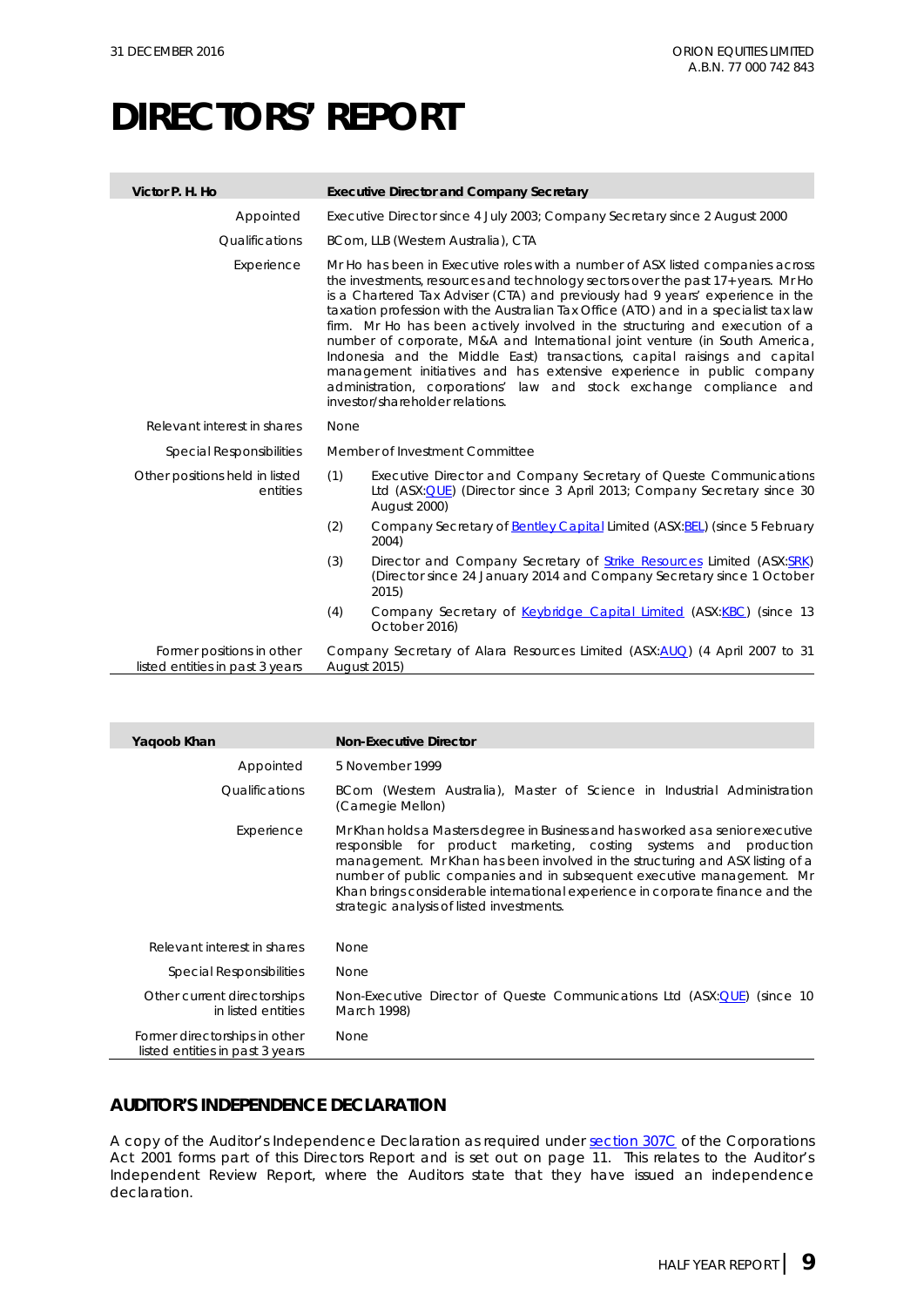Signed for and on behalf of the Directors in accordance with a resolution of the Board,

Farooq Khan Victor Ho

28 February 2017

**Executive Director**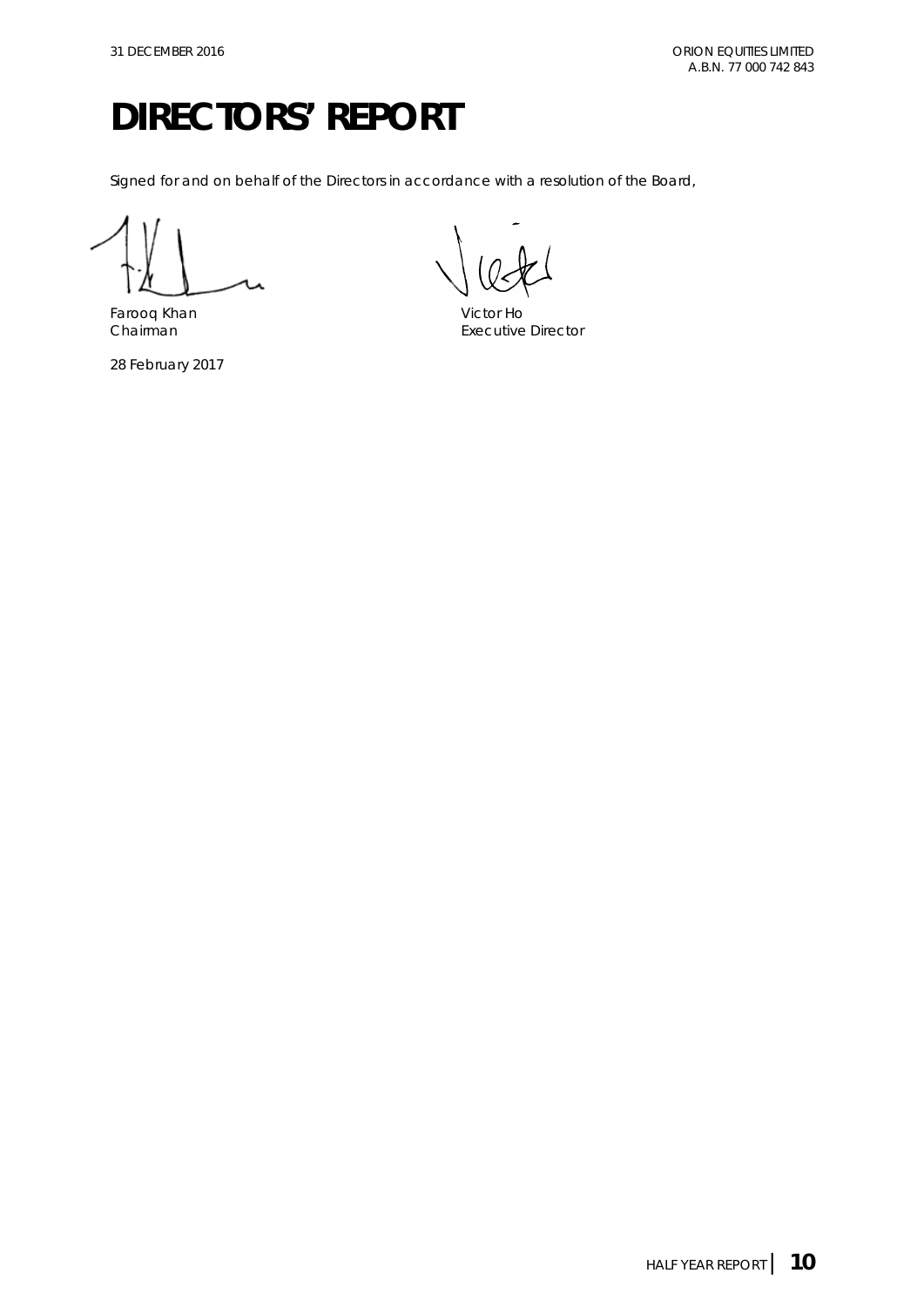

Level 1, Lincoln House, 4 Ventnor Avenue, West Perth WA 6005 P.O. Box 8716, Perth Business Centre WA 6849 Phone (08) 9486 7094 www.rothsayresources.com.au

The Directors **Orion Equities Limited** Level 2 23 Ventnor Ave West Perth WA 6005

Dear Sirs

In accordance with Section 307C of the Corporations Act 2001 (the "Act") I hereby declare that to the best of my knowledge and belief there have been:

- $i)$ no contraventions of the auditor independence requirements of the Act in relation to the audit review of the 31 December 2016 interim financial statements; and
- no contraventions of any applicable code of professional conduct in relation  $\mathsf{ii}$ ) to the audit.

Graham R Swan (Lead auditor)

**Rothsay Auditing** 

28th February 2017 Dated

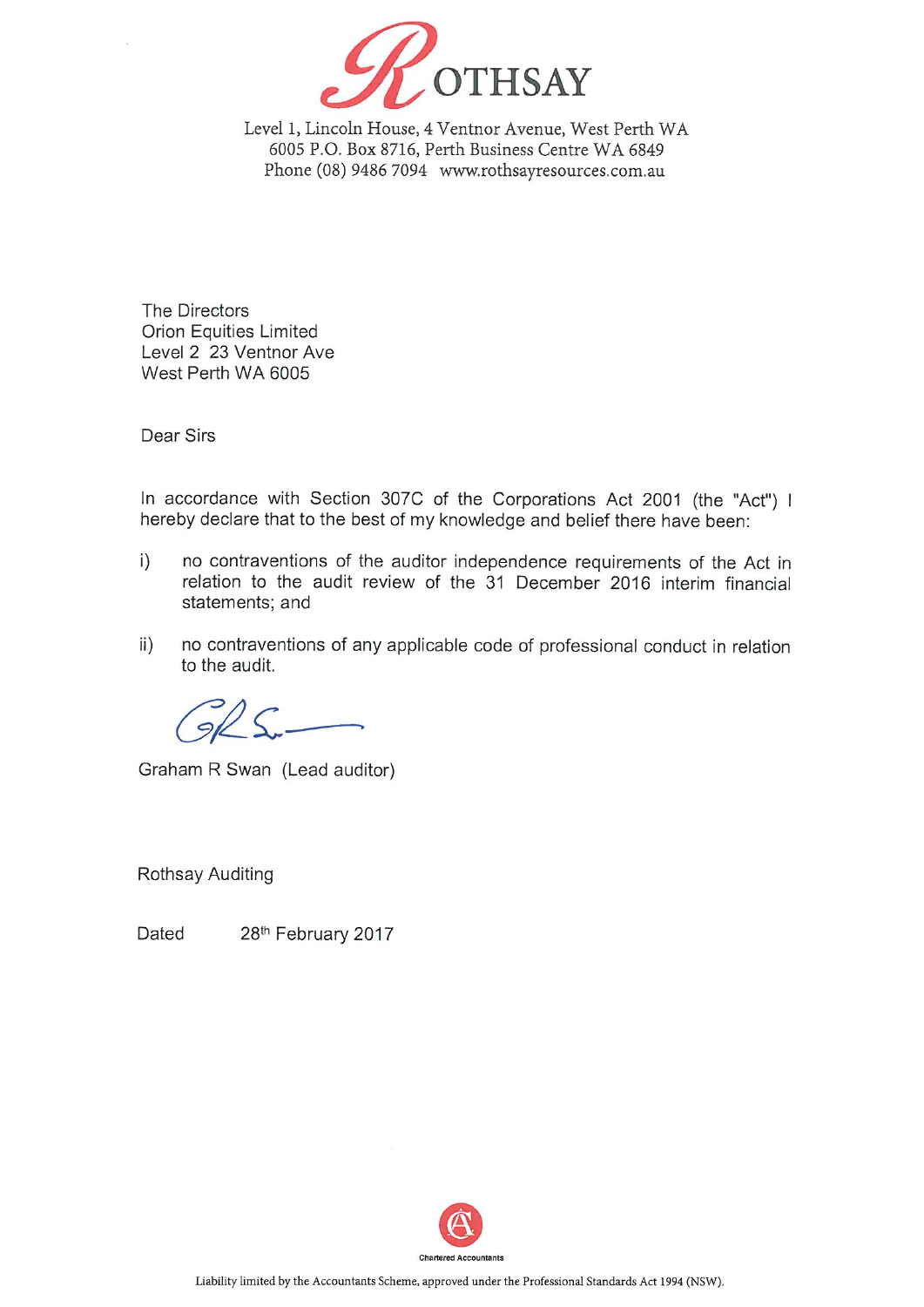# **CONSOLIDATED STATEMENT OF PROFIT OR LOSS AND OTHER COMPREHENSIVE INCOME for the half year ended 31 December 2016**

|                                                                   |                | 31 Dec 16  | 31 Dec 15  |
|-------------------------------------------------------------------|----------------|------------|------------|
|                                                                   | <b>Note</b>    | \$         | \$         |
| Revenue                                                           | $\overline{2}$ | 22,891     | 25,451     |
| Other                                                             |                |            |            |
| Net gain on financial assets at fair value through profit or loss |                | 259,411    | 107,508    |
| Share of Associate entity's profit                                |                |            | 689,047    |
| Other income                                                      |                |            | 53         |
| <b>TOTAL REVENUE AND INCOME</b>                                   |                | 282,302    | 822,059    |
| <b>EXPENSES</b>                                                   | 3              |            |            |
| Share of Associate entity's loss                                  |                | (745, 257) |            |
| Olive grove operation expenses                                    |                | (17, 028)  | (30,048)   |
| Land operation expenses                                           |                | (7, 745)   | (8, 437)   |
| Personnel expenses                                                |                | (184, 399) | (242, 202) |
| Occupancy expenses                                                |                | (9,891)    | (15, 811)  |
| Corporate expenses                                                |                | (22, 112)  | (22, 173)  |
| Communication expenses                                            |                | (4,009)    | (2,569)    |
| Finance expenses                                                  |                | (1, 275)   | (1, 535)   |
| Administration expenses                                           |                | (22, 553)  | (49, 533)  |
| PROFIT/(LOSS) BEFORE INCOME TAX                                   |                | (731, 967) | 449,751    |
| Income tax expense                                                |                |            |            |
| PROFIT/(LOSS) FOR THE HALF YEAR                                   |                | (731, 967) | 449,751    |
| OTHER COMPREHENSIVE INCOME                                        |                |            |            |
| Revaluation of assets, net of tax                                 |                |            |            |
| TOTAL COMPREHENSIVE INCOME FOR THE HALF YEAR                      |                | (731, 967) | 449,751    |
| EARNING/(LOSS) PER SHARE FOR LOSS ATTRIBUTABLE TO                 |                |            |            |
| THE ORDINARY EQUITY HOLDERS OF THE COMPANY                        |                |            |            |
| Basic and diluted earning/(loss) per share (cents)                | 5              | (4.68)     | 2.87       |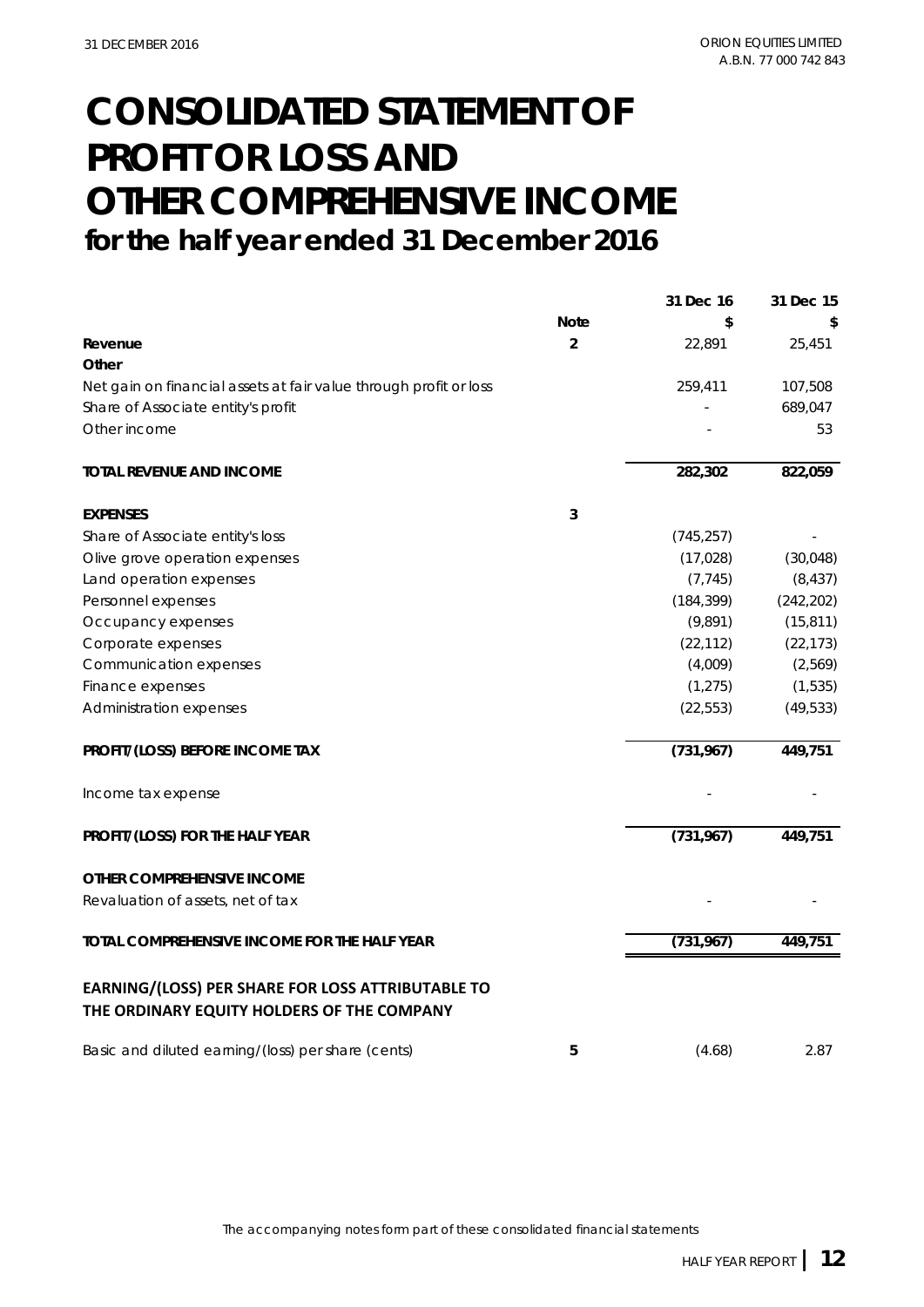# **CONSOLIDATED STATEMENT as at 31 December 2016 OF FINANCIAL POSITION**

|                                                       | <b>Note</b> | 31 Dec 16    | 30 Jun 16      |
|-------------------------------------------------------|-------------|--------------|----------------|
| <b>CURRENT ASSETS</b>                                 |             | \$           | S              |
| Cash and cash equivalents                             |             | 78,108       | 78,788         |
| Financial assets at fair value through profit or loss | 6           | 828,858      | 722,445        |
| Receivables                                           |             | 17,761       | 20,391         |
| Other current assets                                  |             | 8,979        | 4,785          |
| <b>TOTAL CURRENT ASSETS</b>                           |             | 933,706      | 826,409        |
| <b>NON CURRENT ASSETS</b>                             |             |              |                |
| Investment in Associate entity                        | 9           | 2,604,767    | 3,452,593      |
| Property held for development or resale               |             | 1,350,000    | 1,350,000      |
| Property, plant and equipment                         |             | 1,931,142    | 1,948,495      |
| Olive trees                                           |             | 65,500       | 65,500         |
| Deferred tax asset                                    |             | 116,782      | 116,782        |
| <b>TOTAL NON CURRENT ASSETS</b>                       |             | 6,068,191    | 6,933,370      |
| <b>TOTAL ASSETS</b>                                   |             | 7,001,897    | 7,759,779      |
| <b>CURRENT LIABILITIES</b>                            |             |              |                |
| Payables                                              |             | 48,457       | 93,026         |
| Provisions                                            |             | 66,163       | 47,509         |
| <b>TOTAL CURRENT LIABILITIES</b>                      |             | 114,620      | 140,535        |
| <b>NON CURRENT LIABILITIES</b>                        |             |              |                |
| Deferred tax liability                                |             | 116,782      | 116,782        |
| <b>TOTAL NON CURRENT LIABILITIES</b>                  |             | 116,782      | 116,782        |
| <b>TOTAL LIABILITIES</b>                              |             | 231,402      | 257,317        |
| <b>NET ASSETS</b>                                     |             | 6,770,495    | 7,502,462      |
| <b>EQUITY</b>                                         |             |              |                |
| Issued capital                                        |             | 18,808,028   | 18,808,028     |
| Reserves                                              | 8           | 550,601      | 450,344        |
| <b>Accumulated losses</b>                             |             | (12,588,134) | (11, 755, 910) |
| <b>TOTAL EQUITY</b>                                   |             | 6,770,495    | 7,502,462      |

The accompanying notes form part of these consolidated financial statements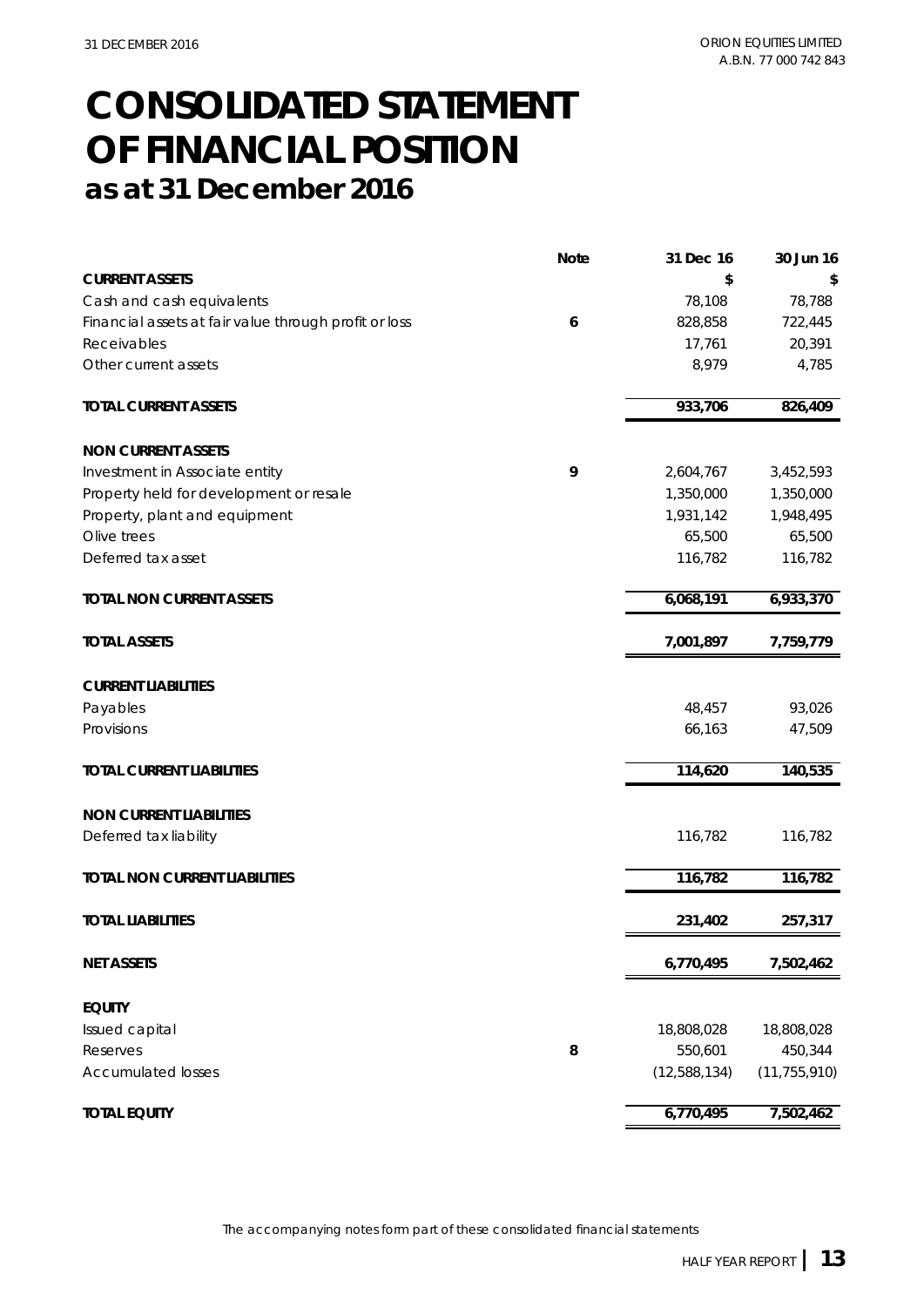# **for the half year ended 31 December 2016 CONSOLIDATED STATEMENT OF CHANGES IN EQUITY**

|   | Note Issued Capital<br>\$<br>18,854,714      | <b>Reserves</b><br>\$<br>436,643                                    | Losses<br>\$   | Total<br>\$  |
|---|----------------------------------------------|---------------------------------------------------------------------|----------------|--------------|
|   |                                              |                                                                     |                |              |
|   |                                              |                                                                     |                |              |
|   |                                              |                                                                     | (11, 198, 256) | 8,093,101    |
|   |                                              |                                                                     | 449,751        | 449,751      |
|   |                                              |                                                                     |                |              |
|   |                                              |                                                                     | 449,751        | 449,751      |
|   |                                              |                                                                     |                |              |
|   | (46,686)                                     |                                                                     |                | (46,686)     |
|   | 18,808,028                                   | 436,643                                                             | (10, 748, 505) | 8,496,166    |
|   |                                              |                                                                     |                |              |
|   | 18,808,028                                   | 450,344                                                             | (11, 755, 910) | 7,502,462    |
|   |                                              |                                                                     | (731, 967)     | (731, 967)   |
| 8 |                                              | 100,257                                                             | (100, 257)     |              |
|   |                                              |                                                                     |                |              |
|   |                                              | 100,257                                                             | (832, 224)     | (731, 967)   |
|   |                                              |                                                                     |                | 6,770,495    |
|   | Total comprehensive income for the half year | Transactions with owners in their capacity as owners:<br>18,808,028 | 550,601        | (12,588,134) |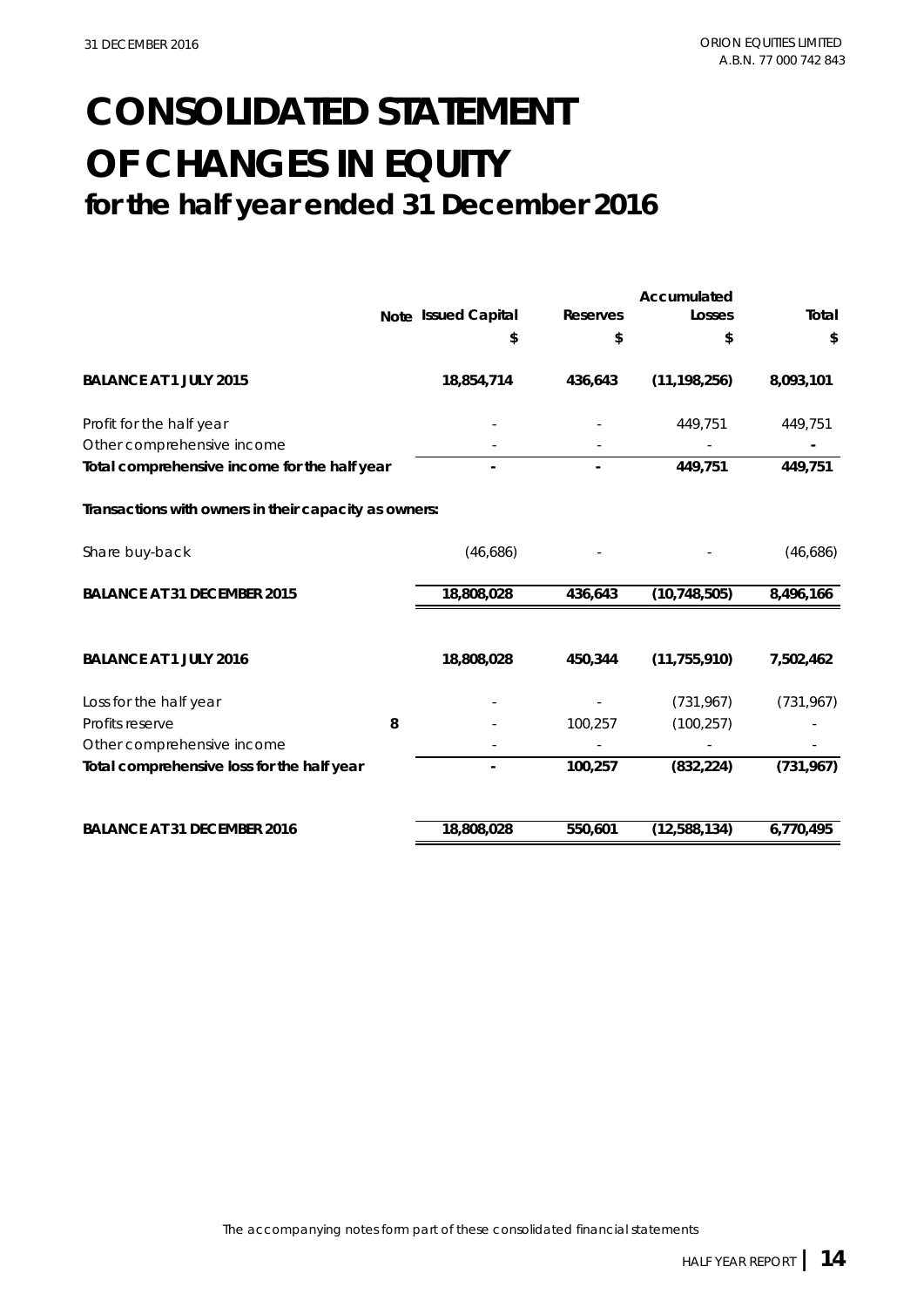# **CONSOLIDATED STATEMENT OF CASH FLOWS for the half year ended 31 December 2016**

|                                                                   | 31 Dec 16  | 31 Dec 15  |
|-------------------------------------------------------------------|------------|------------|
|                                                                   | \$         |            |
| <b>CASH FLOWS FROM OPERATING ACTIVITIES</b>                       |            |            |
| Receipts from customers                                           | 22,100     | 22,153     |
| Dividends received                                                | 103,099    | 104,151    |
| Interest received                                                 | 261        | 1,769      |
| Other income received                                             | (61)       |            |
| Payments to suppliers and employees                               | (279, 024) | (375, 239) |
| Interest paid                                                     | (53)       | (21)       |
| Sale of financial assets at fair value through profit or loss     | 156,568    | 460,116    |
| Purchase of financial assets at fair value through profit or loss | (3,570)    | (64, 919)  |
| NET CASH (USED IN)/PROVIDED BY OPERATING ACTIVITIES               | (680)      | 148,010    |
| <b>CASH FLOWS FROM FINANCING ACTIVITIES</b><br>Share buy-back     |            | (46,686)   |
| <b>NET CASH USED IN FINANCING ACTIVITIES</b>                      |            | (46,686)   |
| NET INCREASE/(DECREASE) IN CASH HELD                              | (680)      | 101,324    |
| Cash and cash equivalents at beginning of financial year          | 78,788     | 140,807    |
| CASH AND CASH EQUIVALENTS AT END OF FINANCIAL HALF YEAR           | 78,108     | 242,131    |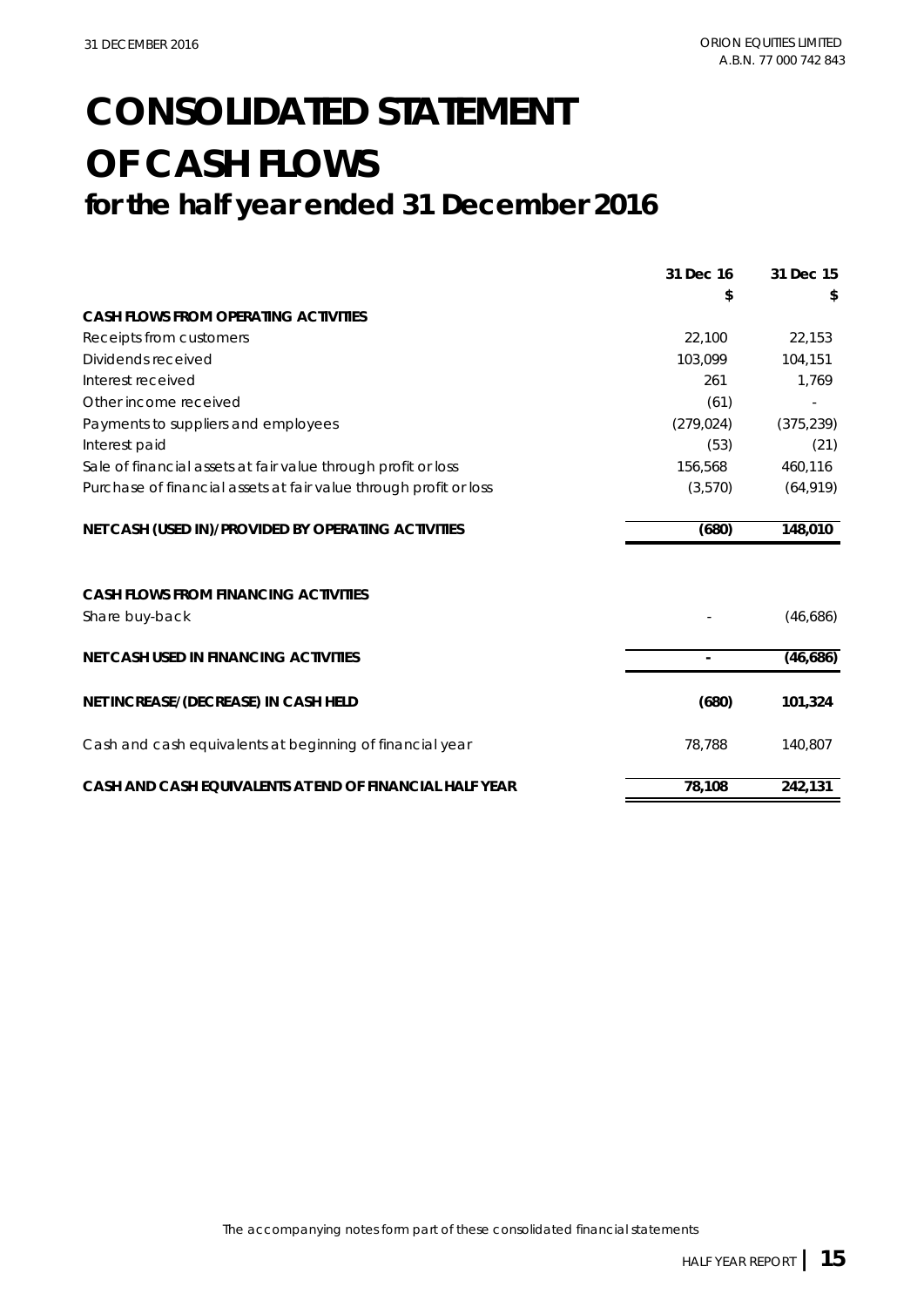#### **1. SIGNIFICANT ACCOUNTING POLICIES**

#### **Statement of Compliance**

The half year financial statements are a general purpose financial report prepared in accordance with the Corporations Act 2001 and AASB 134 'Interim Financial Reporting'. Compliance with AASB 134 ensures compliance with International Financial Reporting Standard IAS 34 'Interim Financial Reporting'. These half year financial statements do not include notes of the type normally included in the annual financial statements and should be read in conjunction with the most recent annual financial statements and the Company's ASX announcements released from 1 July 2016 to the date of this report.

#### **Basis of Preparation**

The financial statements have been prepared on the basis of historical cost, except for the revaluation of certain non-current assets and financial instruments. Cost is based on the fair values of the consideration given in exchange for assets. All amounts are presented in Australian dollars, unless otherwise noted.

The accounting policies and methods of computation adopted in the preparation of the half year financial statements are consistent with those adopted and disclosed in the Consolidated Entity's financial statements for the financial year ended 30 June 2016.

| 2. | <b>REVENUE</b> |
|----|----------------|
|    |                |

|                                                                                              | 31 Dec 16 | 31 Dec 15 |
|----------------------------------------------------------------------------------------------|-----------|-----------|
| The consolidated profit/(loss) before income tax includes the following<br>items of revenue: | \$        | \$        |
| Revenue                                                                                      |           |           |
| Rental revenue                                                                               | 22.100    | 22,100    |
| Dividend revenue                                                                             | 530       | 1,582     |
| Interest revenue                                                                             | 261       | 1,769     |
|                                                                                              | 22,891    | 25,451    |
| Other                                                                                        |           |           |
| Net gain on financial assets at fair value through profit or loss                            | 259,411   | 107.508   |
| Share of Associate entity's profit                                                           |           | 689.047   |
| Other income                                                                                 |           | 53        |
|                                                                                              | 282,302   | 822.059   |

#### **3. EXPENSES**

The consolidated profit/(loss) before income tax includes the following items of expenses:

| Share of Associate entity's loss     | 745.257 |         |
|--------------------------------------|---------|---------|
| Olive grove operations               |         |         |
| Depreciation of olive grove assets   | 16,431  | 20.535  |
| Other expenses                       | 597     | 9.513   |
| Land operations                      | 7.745   | 8.437   |
| Salaries, fees and employee benefits | 184.399 | 242,202 |
| Occupancy expenses                   | 9.891   | 15,811  |
| Finance expenses                     | 1.275   | 1.535   |
| Communication expenses               | 4.009   | 2,569   |
|                                      |         |         |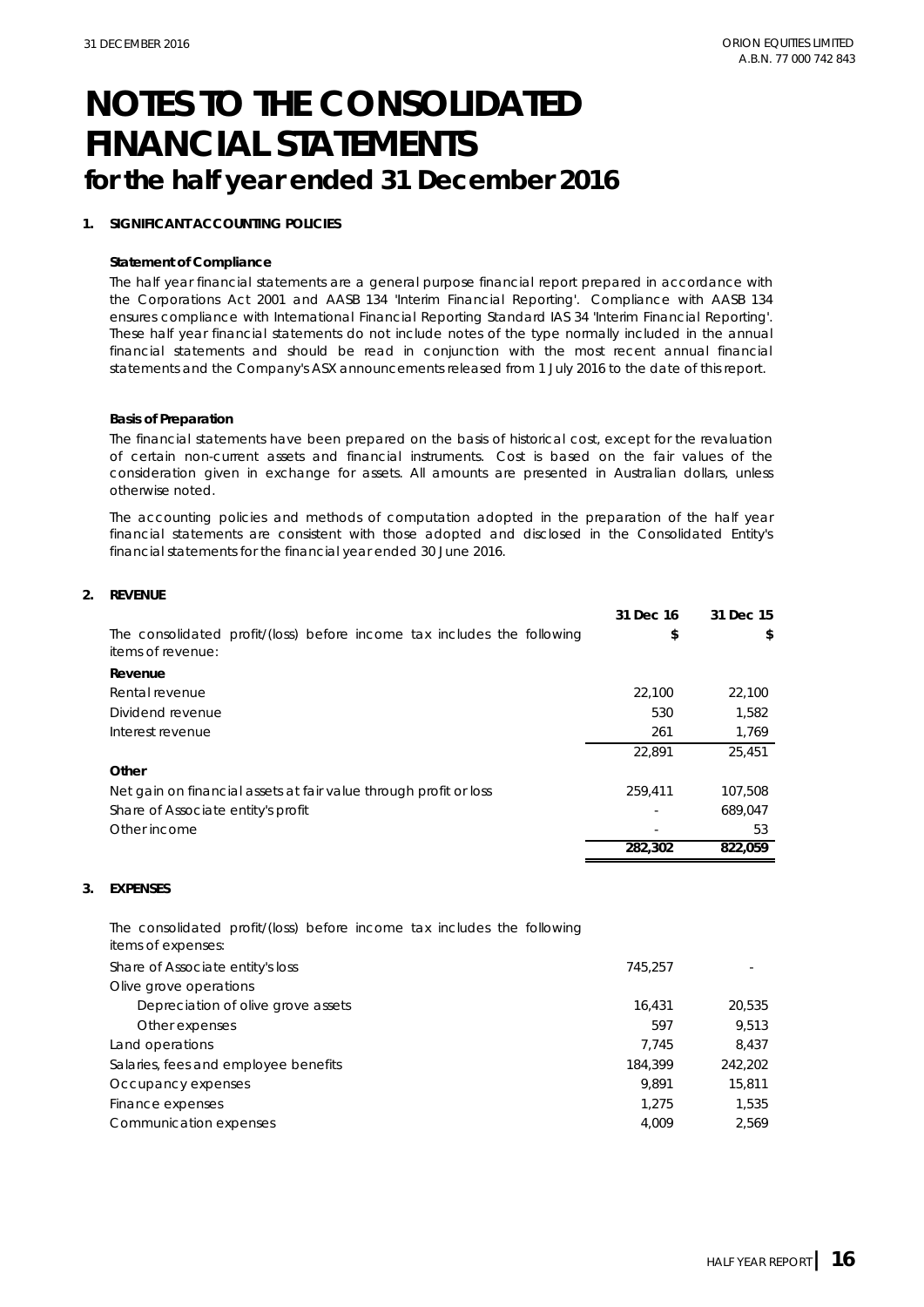| 3. | <b>EXPENSES (continued)</b>   | 31 Dec 16 | 31 Dec 15 |
|----|-------------------------------|-----------|-----------|
|    |                               | \$        | \$        |
|    | Corporate expenses            |           |           |
|    | ASX fees                      | 16,853    | 15,865    |
|    | Share registry                | 4,032     | 4,622     |
|    | Other corporate expenses      | 1.227     | 1,686     |
|    | Administration expenses       |           |           |
|    | Professional and legal fees   | 1,000     | 1,336     |
|    | Depreciation                  | 922       | 1,010     |
|    | Other administration expenses | 20.631    | 47,187    |
|    |                               | 1,014,269 | 372,308   |

#### **4. SEGMENT INFORMATION**

|                                         | Investments | Olive grove | Corporate  | Total      |
|-----------------------------------------|-------------|-------------|------------|------------|
| 31 Dec 16                               | \$          | \$          | \$         | S.         |
| Segment revenues                        |             |             |            |            |
| Revenue                                 | 22,891      |             |            | 22,891     |
| Other                                   | 259,411     |             |            | 259,411    |
| Total segment revenues                  | 282,302     |             |            | 282,302    |
| Personnel expenses                      |             |             | 173,484    | 173,484    |
| Finance expenses                        |             | 130         | 1,415      | 1,545      |
| Administration expenses                 | 745,257     | 4,183       | 18,152     | 767,592    |
| Depreciation expense                    |             | 16,431      | 922        | 17,353     |
| Other expenses                          | 5,902       | 7,199       | 41,194     | 54,295     |
| <b>Total segment loss</b>               | (468, 857)  | (27, 943)   | (235, 167) | (731, 967) |
| Segment assets                          |             |             |            |            |
| Cash and cash equivalents               |             |             | 78,108     | 78,108     |
| <b>Financial assets</b>                 | 828,858     |             |            | 828,858    |
| Property held for development or resale | 1,350,000   |             |            | 1,350,000  |
| Investment in Associate entity          | 2,604,767   |             |            | 2,604,767  |
| Property, plant and equipment           |             | 1,924,928   | 6,214      | 1,931,142  |
| Other assets                            |             | 65,816      | 143,206    | 209,022    |
| <b>Total segment assets</b>             | 4,783,625   | 1,990,744   | 227,528    | 7,001,897  |
| 31 Dec 15                               |             |             |            |            |
| Segment revenues                        |             |             |            |            |
| Revenue                                 | 23,682      |             | 1,769      | 25,451     |
| Other                                   | 796,555     |             | 53         | 796,608    |
| <b>Total segment revenues</b>           | 820,237     |             | 1,822      | 822,059    |
| Personnel expenses                      |             |             | 242,202    | 242,202    |
| Finance expenses                        |             | 132         | 1,665      | 1,797      |
| Administration expenses                 |             | (525)       | 47,633     | 47,108     |
| Depreciation expense                    |             | 20,535      | 1,010      | 21,545     |
| Other expenses                          | 6,213       | 9,906       | 43,537     | 59,656     |
| Total segment profit/(loss)             | 814,024     | (30,048)    | (334, 225) | 449,751    |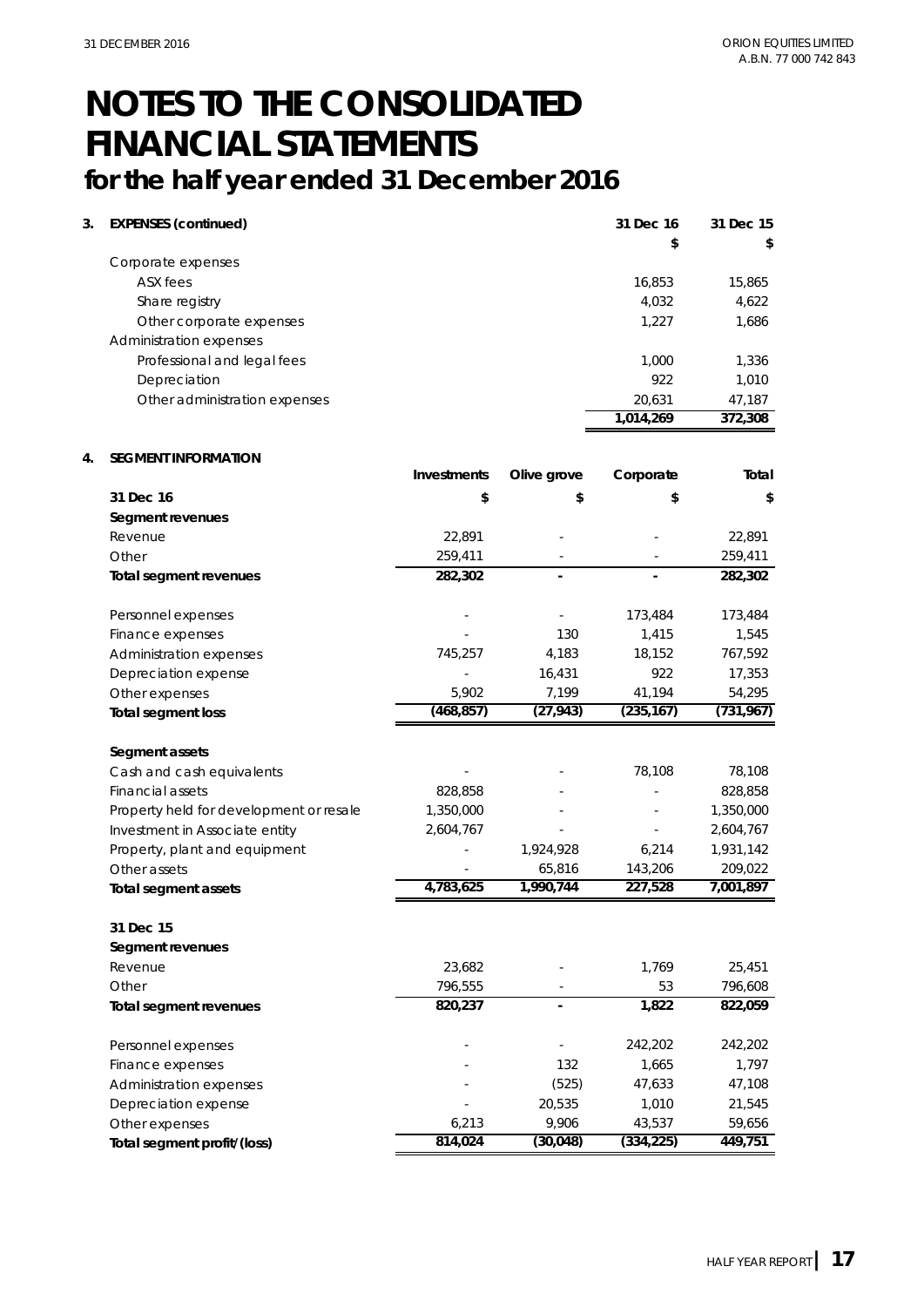### **4. SEGMENT INFORMATION (continued)**

| 30 Jun 16                               | Investments | Olive grove | Corporate | Total     |
|-----------------------------------------|-------------|-------------|-----------|-----------|
| Segment assets                          | \$          | \$          |           | \$.       |
| Cash and cash equivalents               |             |             | 78.788    | 78,788    |
| Financial assets                        | 722,445     |             |           | 722,445   |
| Property held for development or resale | 1,350,000   |             |           | 1,350,000 |
| Investment in Associate entity          | 3,452,593   |             |           | 3.452.593 |
| Property, plant and equipment           |             | 1.941.359   | 7.136     | 1,948,495 |
| Other assets                            |             | 66.765      | 140.693   | 207,458   |
| Total segment assets                    | 5,525,038   | 2,008,124   | 226,617   | 7,759,779 |

#### **Description of segments**

- (a) Investments comprise equity investments in companies listed on the Australian Securities Exchange (**ASX**), unlisted managed funds and liquid financial assets;
- (b) Olive grove is in relation to the olive grove farm in Gingin; and
- (c) Corporate items comprise corporate assets and operations.

#### **Liabilities**

Liabilities are not reported to the Board of Directors by segment. All liabilities are assessed at a consolidated entity level.

| 5. EARNINGS/(LOSS) PER SHARE                                                                                                                                                           | 31 Dec 16        | 31 Dec 15  |
|----------------------------------------------------------------------------------------------------------------------------------------------------------------------------------------|------------------|------------|
| Basic and diluted earnings/(loss) per share (cents)                                                                                                                                    | (4.68)           | 2.87       |
| The following represents the earnings/(loss) and weighted average<br>number of shares used in the earnings/(loss) per share calculations:<br>Net profit/(loss) after income tax $(\$)$ | (731, 967)       | 449.751    |
|                                                                                                                                                                                        | Number of Shares |            |
| Weighted average number of ordinary shares                                                                                                                                             | 15,649,228       | 15.694.799 |

The Consolidated Entity has no securities outstanding which have the potential to convert to ordinary shares and dilute the basic loss per share.

| 6. FINANCIAL ASSETS AT FAIR VALUE THROUGH PROFIT OR LOSS | 31 Dec 16 | 30 Jun 16 |
|----------------------------------------------------------|-----------|-----------|
|                                                          |           | -SI       |
| Listed securities at fair value                          | 656.451   | 456.195   |
| Unlisted managed fund at fair value                      | 172.407   | 266,250   |
|                                                          | 828.858   | 722,445   |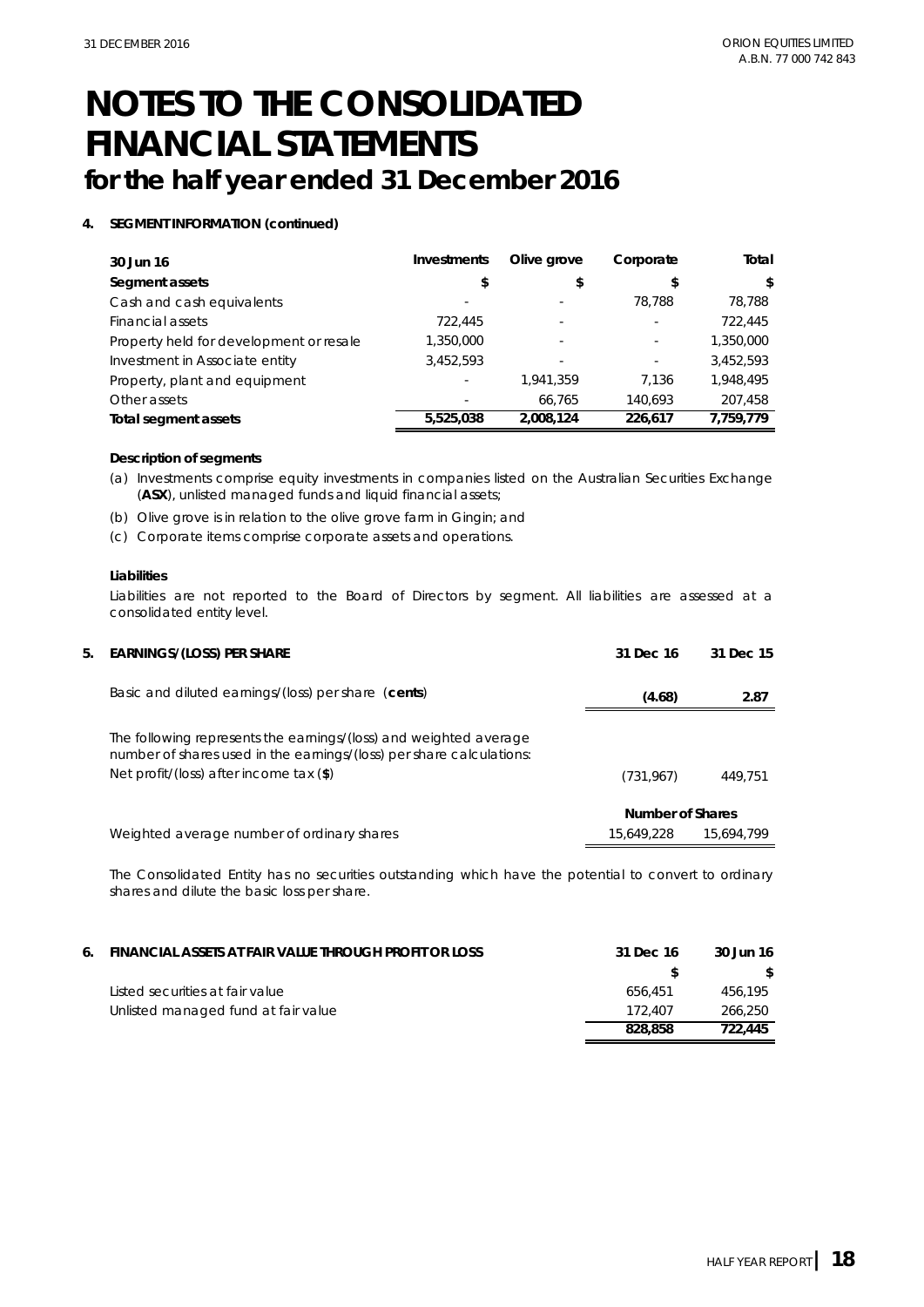#### **7. FAIR VALUE MEASUREMENT OF FINANCIAL INSTRUMENTS**

#### **Fair Value Hierarchy**

AASB 13 (Fair Value Measurement) requires disclosure of fair value measurements by level of the following fair value measurement hierarchy:

- (i) Level 1: quoted prices (unadjusted) in active markets for identical assets or liabilities;
- (ii) Level 2: inputs other than quoted prices included within Level 1 that are observable for the asset or liability, either directly (as prices) or indirectly (derived from prices); and
- (iii) Level 3: inputs for the asset or liability that are not based on observable market data (unobservable inputs).

|                                                        | Level 1 | Level 2 | Level 3   | Total     |
|--------------------------------------------------------|---------|---------|-----------|-----------|
| 31 Dec 16                                              | \$      | \$      | \$        | \$        |
| Financial assets at fair value through profit or loss: |         |         |           |           |
| Listed securities at fair value                        | 656.451 |         |           | 656,451   |
| Unlisted managed fund at fair value                    |         | 172,407 |           | 172,407   |
| Land at independent valuation                          |         |         | 1,741,664 | 1,741,664 |
| Olive trees                                            |         |         | 65,500    | 65,500    |
| Total                                                  | 656,451 | 172,407 | 1,807,164 | 2,636,022 |
|                                                        |         |         |           |           |
| 30 Jun 16                                              |         |         |           |           |
| Financial assets at fair value through profit or loss: |         |         |           |           |
| Listed securities at fair value                        | 456.195 |         |           | 456,195   |
|                                                        |         |         |           |           |
| Unlisted managed fund at fair value                    |         | 266250  |           | 266,250   |
| Land at independent valuation                          |         |         | 1,741,664 | 1,741,664 |
| Olive trees                                            |         |         | 65,500    | 65,500    |

There have been no transfers between the levels of the fair value hierarchy during the financial half year.

#### **(a) Valuation techniques**

The fair value of the listed securities traded in active markets is based on closing bid prices at the end of the reporting period. These investments are included in Level 1.

The fair value of any assets that are not traded in an active market are determined using certain valuation techniques. The valuation techniques maximise the use of observable market data where it is available, or independent valuation and rely as little as possible on entity specific estimates. If all significant inputs required to fair value an instrument are observable, the instrument is included in Level 2. If one or more of the significant inputs is not based on observable market data, the instrument is included in Level 3.

The fair value of the unlisted managed fund invested is valued at the audited unit price published by the investment manager and as such this financial instrument is included in Level 2.

At Level 3, the land was last valued by an independent qualified valuer (a Certified Practising Valuer and Associate Member of the Australian Property Institute) as at 30 June 2015. These assets have been valued based on similar assets, location and market conditions or Direct Comparison or Comparative Sales Approach. The land value per hectare based on rural land sold in the general location provided a rate which included ground water licence. A 4% change would increase or decrease the land's fair value by approximately \$69,500. There has been no unusual circumstances that may affect the value of the trees.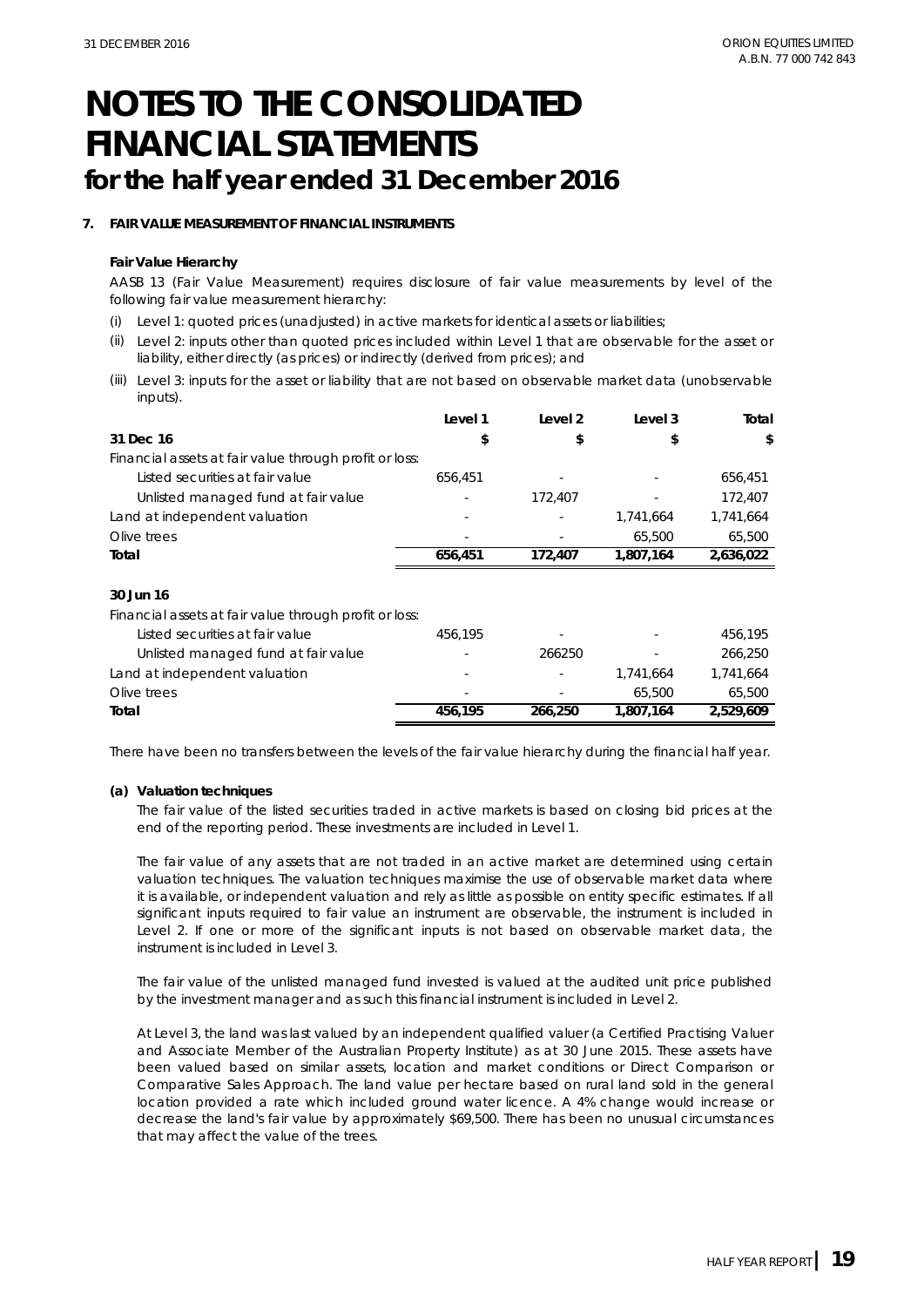### **7. FAIR VALUE MEASUREMENT OF FINANCIAL INSTRUMENTS (continued)**

#### **(a) Valuation techniques (continued)**

At Level 3 the olive trees' value was assessed as at 30 June 2016 by the Directors. The fair value of the trees is at the Directors' valuation having regard to, amongst other matters, replacement cost and the trees commercial production qualities. The significant unobservable input is the replacement cost of 18 year old fruiting trees. There are no age limits to the commercial viability of an olive grove. A 1% change in the (replacement) cost would result in an increase or decrease by \$3,500. There has been no unusual circumstances that may affect the value of the property.

| (b) Level 3 assets                                        | Land      | Olive trees | Total     |
|-----------------------------------------------------------|-----------|-------------|-----------|
|                                                           | \$        | \$          | \$        |
| At 1 July 2015                                            | 1,741,664 | 65,500      | 1,807,164 |
| Addition/(Disposal)                                       |           |             |           |
| At 30 June 2016                                           | 1,741,664 | 65,500      | 1,807,164 |
| Addition/(Disposal)                                       |           |             |           |
| At 31 December 2016                                       | 1,741,664 | 65,500      | 1,807,164 |
| (c) Fair values of other financial assets and liabilities |           | 31 Dec 16   | 30 Jun 16 |
|                                                           |           | S           | \$        |
| Cash and cash equivalents                                 |           | 78.108      | 78,788    |
| Receivables                                               |           | 17,761      | 20,391    |
|                                                           |           | 95,869      | 99,179    |
| Payables                                                  |           | (48, 457)   | (93, 026) |
|                                                           |           | 47,412      | 6,153     |

Due to their short-term nature, the carrying amounts of cash, current receivables and current payables is assumed to approximate their fair value.

| 8. | <b>RESERVES</b>                  | 31 Dec 16  | 30 Jun 16 |
|----|----------------------------------|------------|-----------|
|    |                                  | \$         | \$        |
|    | <b>Asset Revaluation Reserve</b> |            |           |
|    | Revaluations of freehold land    | 623.775    | 623.775   |
|    | Deferred tax on revaluations     | (187, 133) | (187,132) |
|    |                                  | 436.642    | 436.643   |
|    | <b>Profits reserve</b>           | 113.959    | 13,701    |
|    |                                  | 550,601    | 450.344   |

#### **Asset Revaluation Reserve**

The Asset Revaluation Reserve relates to the revaluation of the Olive Grove Land, as assessed by an independent qualified valuer (a Certified Practising Valuer and Associate Member of the Australian Property Institute) as at 30 June 2015. There has been no movement this financial half year.

#### **Profits reserve**

An increase in the Profits Reserve will arise when the Company or its subsidiaries generates a net profit (after tax) for a relevant financial period (i.e. half year or full year) which the Board determines to credit to the company's Profits Reserve. Dividends may be paid out of (and debited from) the company's Profits Reserve, from time to time.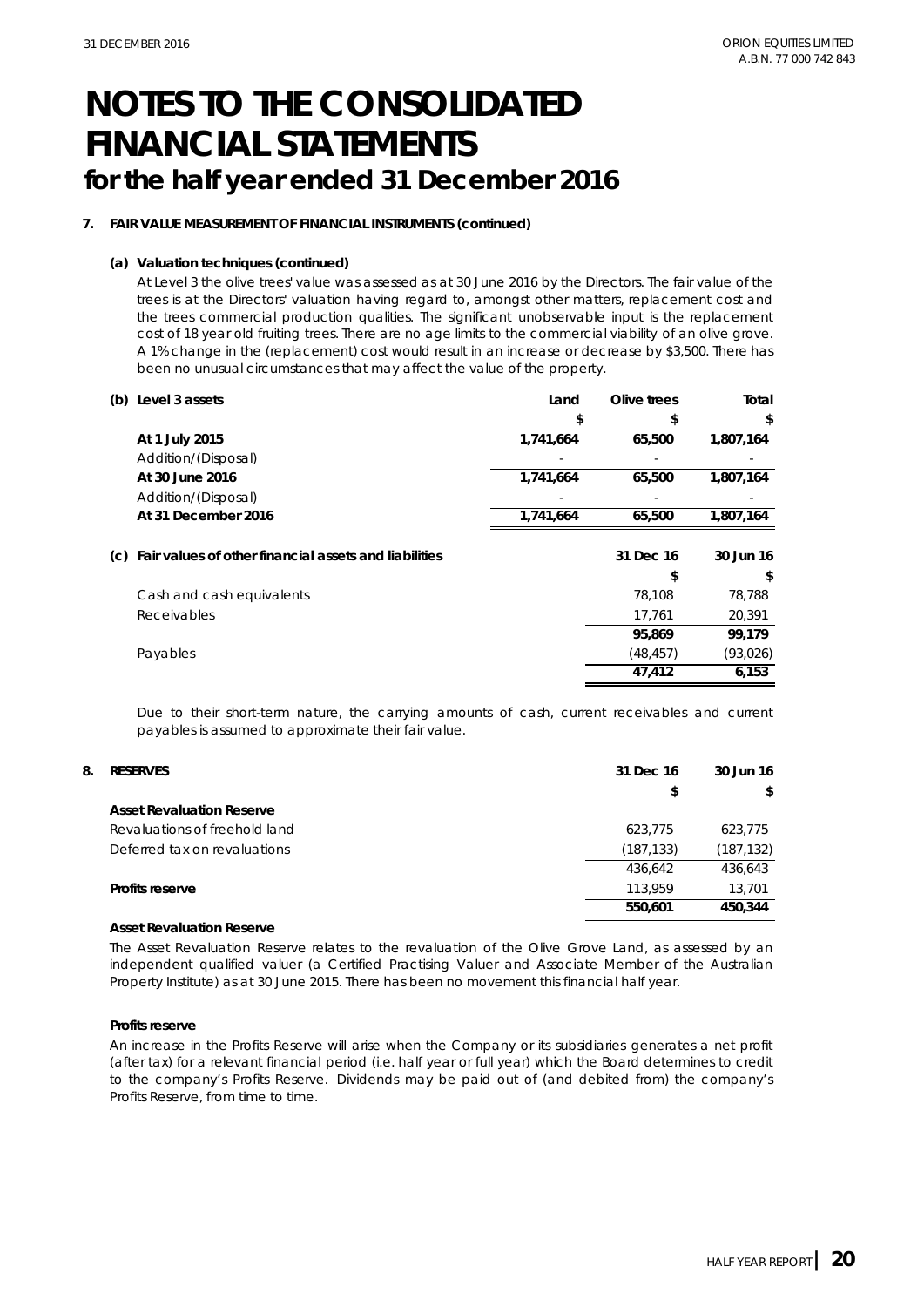| 9. | <b>INVESTMENT IN ASSOCIATE ENTITY</b>                                 |                                                                       | <b>Ownership Interest</b> | 31 Dec 16              | 30 Jun 16   |  |
|----|-----------------------------------------------------------------------|-----------------------------------------------------------------------|---------------------------|------------------------|-------------|--|
|    |                                                                       | 31 Dec 16                                                             | 30 Jun 16                 | \$                     |             |  |
|    | Bentley Capital Limited (ASX:BEL)                                     | 27.07%                                                                | 27.20%                    | 2,604,767              | 3,452,593   |  |
|    | Movements in carrying amounts                                         |                                                                       |                           |                        |             |  |
|    | Opening balance                                                       |                                                                       |                           | 3,452,593              | 3,510,526   |  |
|    | Share of net profit/(loss) after tax                                  |                                                                       |                           | (745, 257)             | 147,205     |  |
|    | Dividend received                                                     |                                                                       |                           | (102, 569)             | (205, 138)  |  |
|    | Closing balance                                                       |                                                                       |                           | 2,604,767              | 3,452,593   |  |
|    |                                                                       | Fair value (at market price on ASX) of investment in Associate Entity |                           |                        |             |  |
|    | Net asset backing value of investment in Associate Entity             |                                                                       |                           | 3,926,285              | 4,430,471   |  |
|    |                                                                       |                                                                       |                           |                        |             |  |
|    | Summarised statement of profit or loss and other comprehensive income |                                                                       |                           |                        |             |  |
|    | Revenue                                                               |                                                                       |                           | 56,412                 | 3,258,497   |  |
|    | Expenses                                                              |                                                                       |                           | (1,882,302)            | (2,732,417) |  |
|    | Profit/(Loss) before income tax                                       |                                                                       |                           | (1,825,890)            | 526,080     |  |
|    | Income tax expense                                                    |                                                                       |                           |                        |             |  |
|    | Profit/(Loss) after income tax                                        |                                                                       |                           | (1,825,890)            | 526,080     |  |
|    | Other comprehensive income                                            |                                                                       |                           | 367,874<br>(1,458,016) | 526,080     |  |
|    | Total comprehensive income                                            |                                                                       |                           |                        |             |  |
|    | Summarised statement of financial position                            |                                                                       |                           |                        |             |  |
|    | Current assets                                                        |                                                                       |                           | 14,402,743             | 13,159,280  |  |
|    | Non-current assets                                                    |                                                                       |                           | 485,700                | 3,430,001   |  |
|    | <b>Total assets</b>                                                   |                                                                       |                           | 14,888,443             | 16,589,281  |  |
|    | <b>Current liabilities</b>                                            |                                                                       |                           | 218,186                | 291,725     |  |
|    | Non-current liabilities                                               |                                                                       |                           | 167,495                | 9,835       |  |
|    | <b>Total liabilities</b>                                              |                                                                       |                           | 385,681                | 301,560     |  |
|    | Net assets                                                            |                                                                       |                           | 14,502,762             | 16,287,721  |  |

#### **10. RELATED PARTY TRANSACTIONS**

During the financial year there were transactions between the Company, QUE and Associate Entity, Bentley Capital Limited (ASX:**BEL**), pursuant to shared office and administration arrangements. There were no outstanding amounts at the reporting date. The following related party transactions also occurred during the financial year:

|                                | 31 Dec 16 | 31 Dec 15 |
|--------------------------------|-----------|-----------|
| <b>Bentley Capital Limited</b> |           |           |
| Dividend Received              | 102.569   | 102.569   |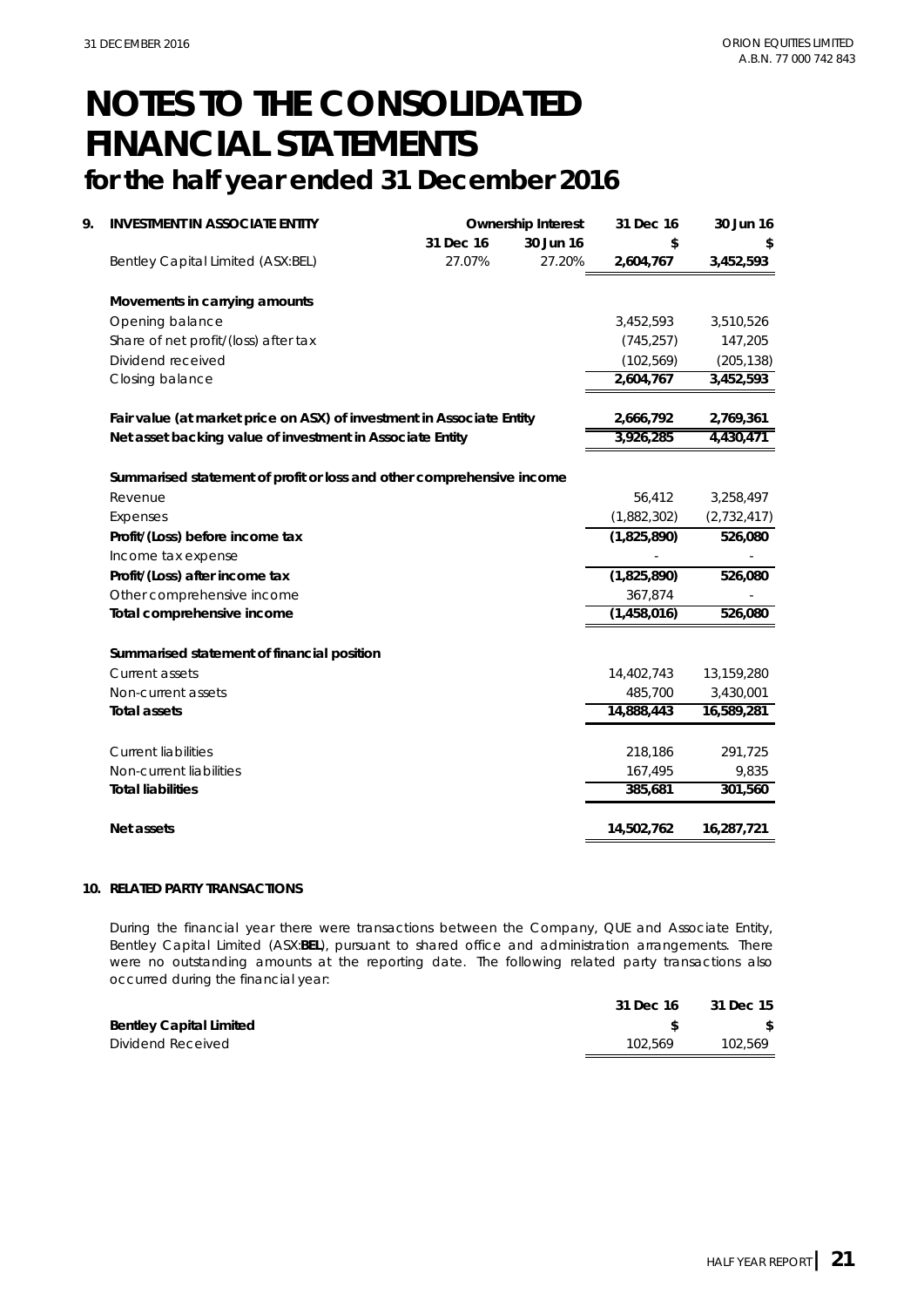#### **10. RELATED PARTY TRANSACTIONS (continued)**

During the financial half year, the Consolidated Entity received \$22,100 rental income from a 'close family member' (as defined under AASB 124 "Related Party Disclosures") of a KMP (the KMP being Director, Farooq Khan), pursuant to a standard form residential tenancy agreement in respect of the Property Held for Resale (31 Dec 2015: \$22,100). The rental is in respect of a fixed term of 12 months (to 31 May) with the monthly rental being \$3,683.

#### **11. CONTINGENCIES**

#### **(a) Directors' Deeds**

The Company has entered into Deeds of Indemnity with each of its Directors indemnifying them against liability incurred in discharging their duties as Directors/Officers of the Consolidated Entity. At the end of the financial period, no claims have been made under any such indemnities and accordingly, it is not possible to quantify the potential financial obligation of the Consolidated Entity under these indemnities.

### **(b) Tenement Royalties**

The Consolidated Entity is entitled to receive a royalty of 2% of gross revenues (exclusive of GST) from any commercial exploitation of any minerals from the Paulsens East (Iron Ore) Project tenement (currently a Retention Licence RL 47/7) in Western Australia currently held by Strike Resources Limited (ASX:SRK).

#### **12. EVENTS OCCURRING AFTER THE REPORTING PERIOD**

**(a)** Associate entity, Bentley Capital Limited (ASX:**BEL**), has announced its intention to pay a fullyfranked dividend of 0.50 cent per share in March 2017. The Company's entitlement to such dividend would be \$102,569.

No other matter or circumstance has arisen since the end of the financial half year that significantly affected, or may significantly affect, the operations of the Consolidated Entity, the results of those operations, or the state of affairs of the Consolidated Entity in future financial years.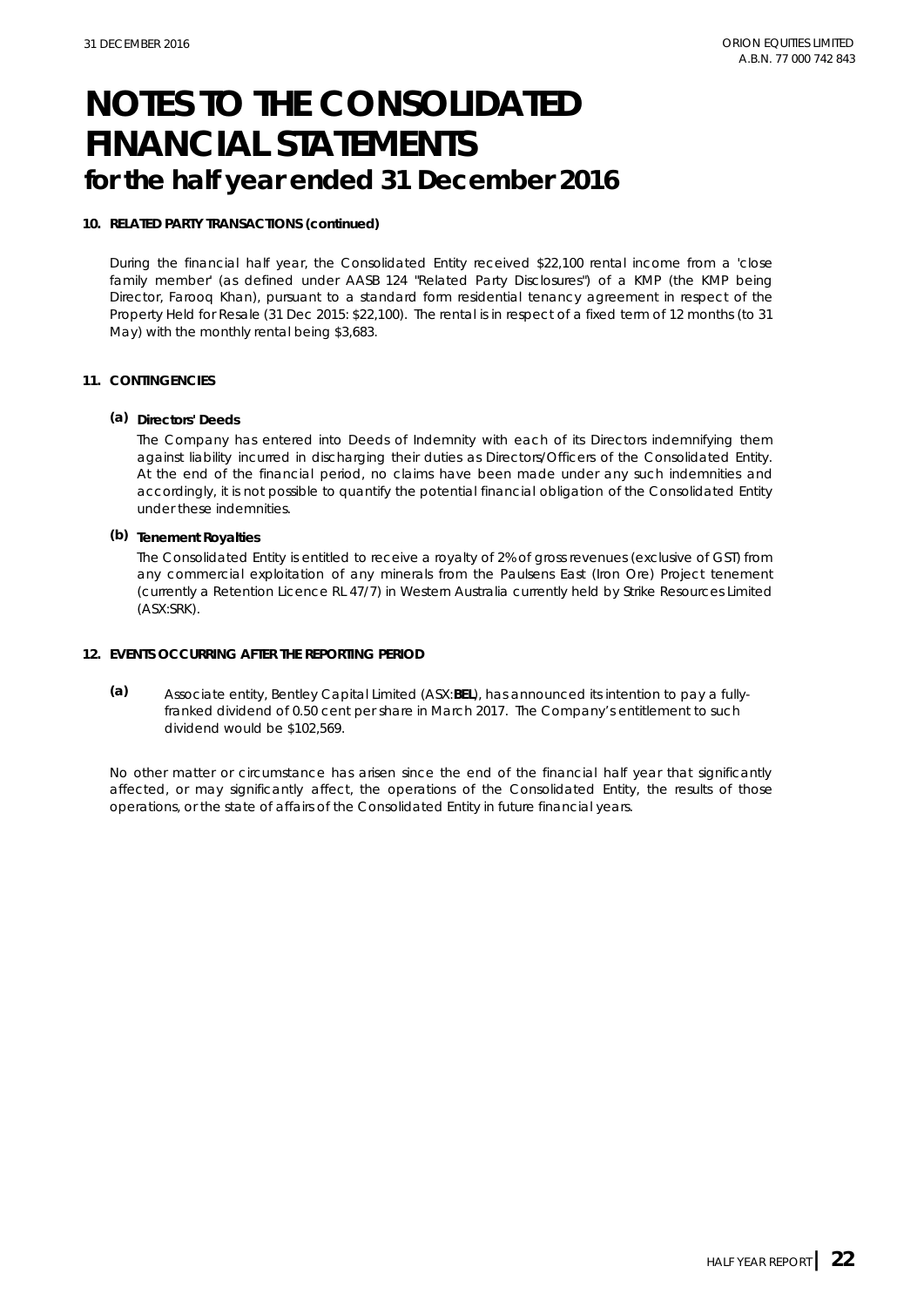# **DIRECTORS' DECLARATION**

In accordance with a resolution of the directors of Orion Equities Limited made pursuant to sub-section [303\(5\)](http://www.austlii.edu.au/au/legis/cth/consol_act/ca2001172/s303.html) of the *Corporations Act 2001*, we state that:

In the opinion of the Directors:

- (1) The financial statements and notes of the Consolidated Entity are in accordance with the *Corporations Act 2001*, including:
	- (a) giving a true and fair view of the consolidated entity's financial position as at 31 December 2016 and of its performance for the financial half year ended on that date; and
	- (b) complying with Accounting Standards [AASB 134](http://www.aasb.gov.au/admin/file/content105/c9/AASB134_08-15_COMPoct15_01-18.pdf) "Interim Financial Reporting", *Corporations Regulations 2001* and other mandatory professional reporting requirements; and
- (2) There are reasonable grounds to believe that the Consolidated Entity will be able to pay its debts as and when they become due and payable.

On behalf of the Board,

Farooq Khan Victor Ho

28 February 2017

Executive Director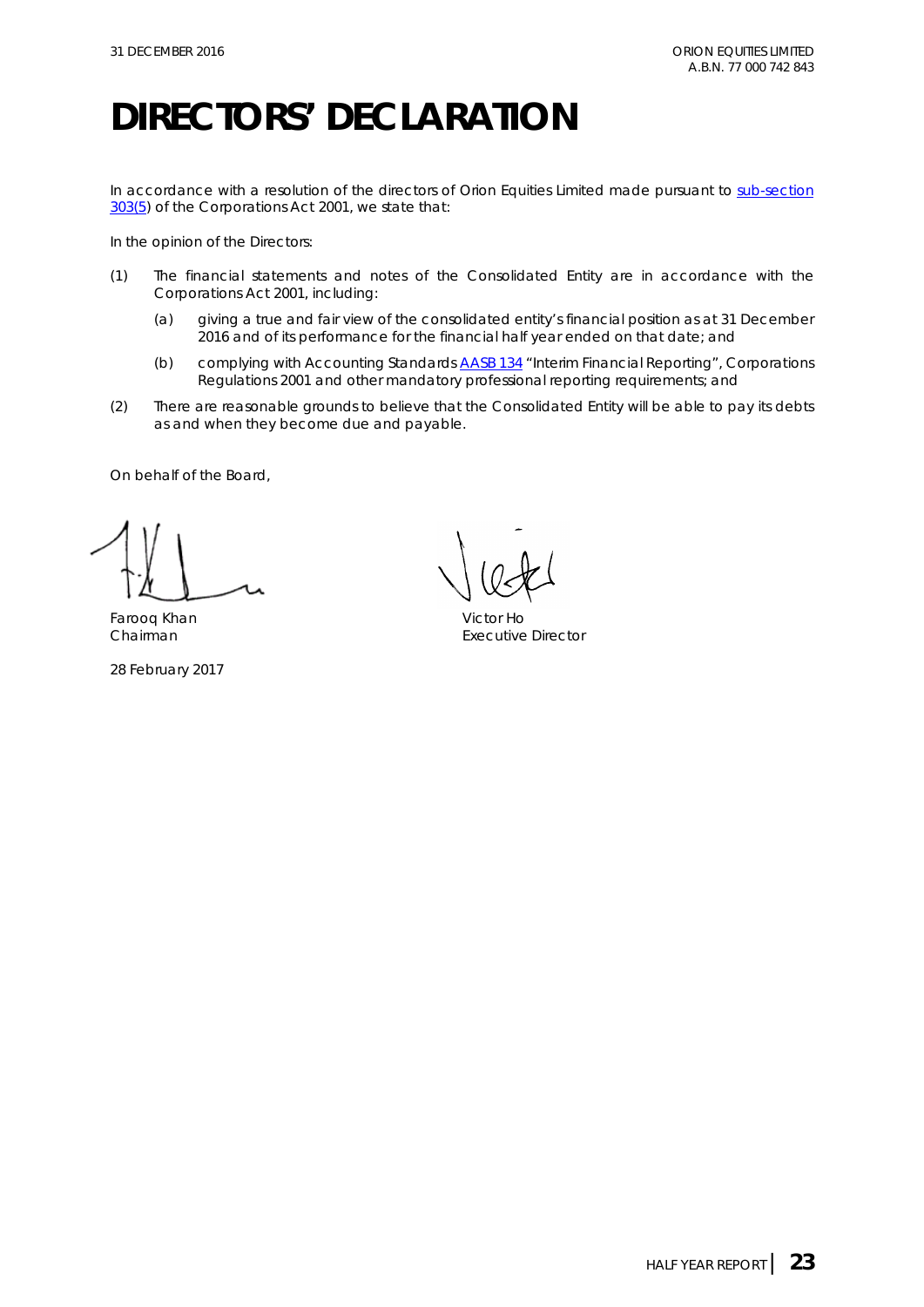

Level 1, Lincoln House, 4 Ventnor Avenue, West Perth WA 6005 P.O. Box 8716, Perth Business Centre WA 6849 Phone 9486 7094 www.rothsayresources.com.au

#### Independent Review Report to the Members of Orion Equities Limited

#### The financial report and directors' responsibility

The interim consolidated financial report comprises the statement of financial position, statement of comprehensive income, statement of changes in equity, cashflow statement, accompanying notes to the financial statements, and the directors' declaration for Orion Equities Limited for the half-year ended 31 December 2016.

The Company's directors are responsible for the preparation and fair presentation of the consolidated financial report in accordance with Australian Accounting Standard AASB 134 Interim Financial Reporting and the Corporations Act 2001. This includes responsibility for the maintenance of adequate accounting records and internal controls that are designed to prevent and detect fraud and error, and for the accounting policies and accounting estimates inherent in the financial report.

#### Review approach

We conducted our review in accordance with Auditing Standard on Review Engagements ASRE 2410 Review of an Interim Financial Report Performed by the Independent Auditor of the Entity, in order to state whether, on the basis of the procedures described, we have become aware of any matter that makes us believe that the interim consolidated financial report is not in accordance with the Corporations Act 2001 including: giving a true and fair view of the consolidated financial position as at 31 December 2016 and the performance for the half year ended on that date; and complying with Australian Accounting Standard AASB 134 Interim Financial Reporting and the Corporations Regulations 2001. As auditor of Orion Equities Limited, ASRE 2410 requires that we comply with the ethical requirements relevant to the audit of the annual financial report.

A review of an interim financial report consists of making enquiries, primarily of persons responsible for financial and accounting matters, and applying analytical and other review procedures. A review is substantially less in scope than an audit conducted in accordance with Australian Auditing Standards and consequently does not enable us to obtain assurance that we would become aware of all significant matters that might be identified in an audit. Accordingly we do not express an audit opinion.

#### Independence

In conducting our review we have complied with the independence requirements of the Corporations Act 2001.

#### Conclusion

Based on our review, which is not an audit, we have not become aware of any matter that makes us believe that the interim consolidated financial report of Orion Equities Limited is not in accordance with the Corporations Act 2001, including:

- giving a true and fair view of the consolidated financial position as at 31 December 2016 and of the performance for the half-year ended on that date; and
- complying with Australian Accounting Standard AASB134 Interim Financial Reporting and the Corporations Regulations 2001.

**Rothsay Auditing** 

**Graham R Swan** Partner

28<sup>th</sup> February 2017 Dated



Liability Limited by the Accountants Scheme, approved under the Professional Standards Act 1994 (NSW).